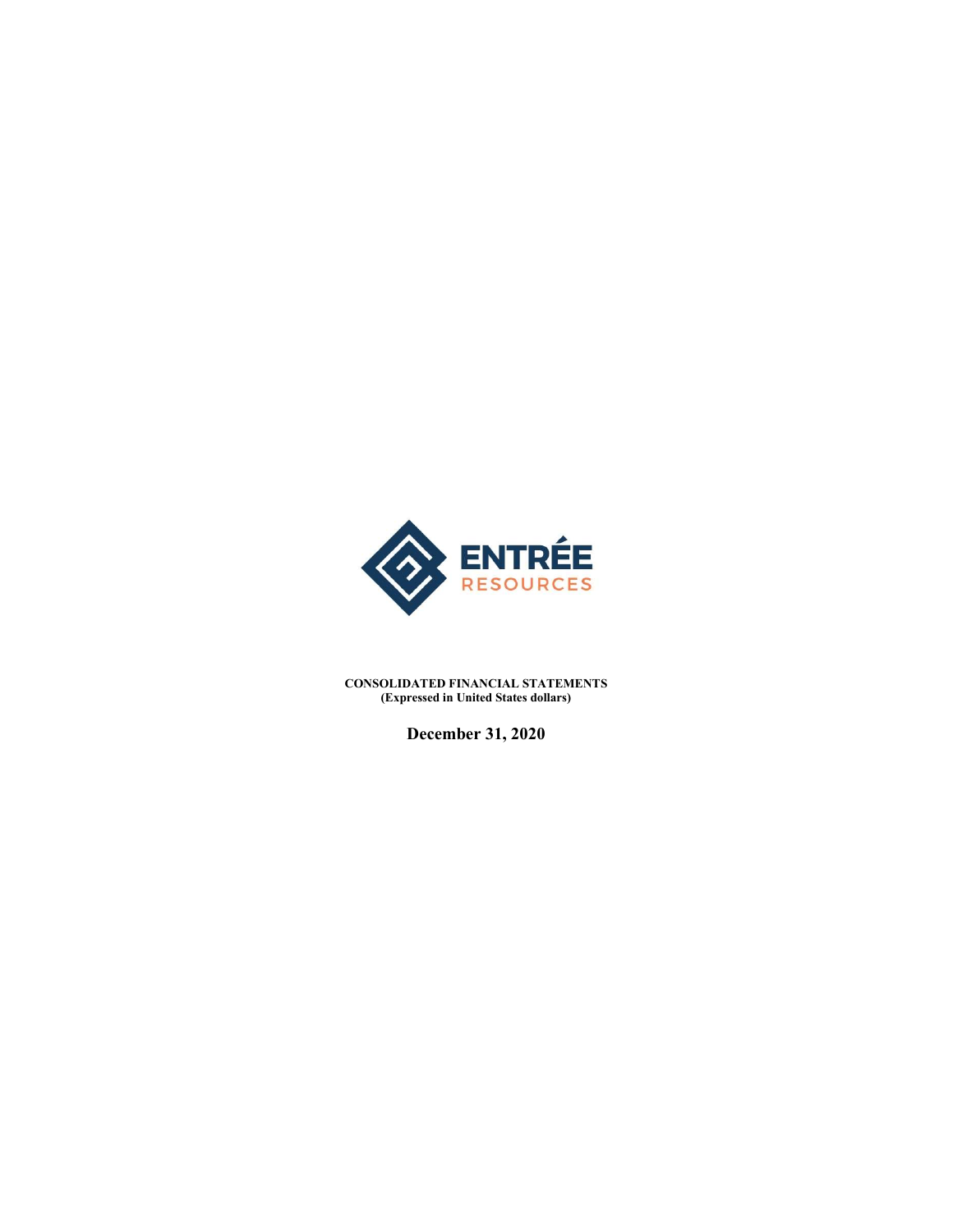# $D_{\text{AVIDSON}} \&$   $\text{COMPANY LLP}$   $\text{MLP}$   $\text{MRT}$   $\text{LTP}$   $\text{MRT}$   $\text{MRT}$   $\text{MRT}$   $\text{MRT}$   $\text{MRT}$

# REPORT OF INDEPENDENT REGISTERED PUBLIC ACCOUNTING FIRM

To the Shareholders and Directors of Entrée Resources Ltd.

### Opinion on the Consolidated Financial Statements

We have audited the accompanying consolidated statements of financial position of Entrée Resources Ltd. (the "Company"), as of December 31, 2020 and 2019, and the related consolidated statements of comprehensive loss, changes in shareholders' deficiency, and cash flows for the years ended December 31, 2020, 2019 and 2018, and the related notes (collectively referred to as the "financial statements"). In our opinion, the consolidated financial statements present fairly, in all material respects, the financial position of the Company as of December 31, 2020 and 2019, and the results of its operations and its cash flows for the years ended December 31, 2020, 2019 and 2018, in conformity with International Financial Reporting Standards as issued by the International Accounting Standards Board.

### Basis for Opinion

These consolidated financial statements are the responsibility of the Company's management. Our responsibility is to express an opinion on the Company's consolidated financial statements based on our audits. We are a public accounting firm registered with the Public Company Accounting Oversight Board (United States) ("PCAOB") and are required to be independent with respect to the Company in accordance with the U.S. federal securities laws and the applicable rules and regulations of the Securities and Exchange Commission and the PCAOB.

We conducted our audits in accordance with the standards of the PCAOB. Those standards require that we plan and perform the audit to obtain reasonable assurance about whether the consolidated financial statements are free of material misstatement, whether due to error or fraud. The Company is not required to have, nor were we engaged to perform, an audit of its internal control over financial reporting. As part of our audits we are required to obtain an understanding of internal control over financial reporting but not for the purpose of expressing an opinion on the effectiveness of the Company's internal control over financial reporting. Accordingly, we express no such opinion.

Our audits included performing procedures to assess the risks of material misstatements of the financial statements, whether due to error or fraud, and performing procedures that respond to those risks. Such procedures included examining, on a test basis, evidence regarding the amounts and disclosures in the consolidated financial statements. Our audits also included evaluating the accounting principles used and significant estimates made by management, as well as evaluating the overall presentation of the consolidated financial statements. We believe that our audits provide a reasonable basis for our opinion.

### Critical Audit Matters

Critical audit matters are matters arising from the current period audit of the financial statements that were communicated or required to be communicated to the audit committee and that: (1) relate to accounts or disclosures that are material to the financial statements and (2) involved our especially challenging, subjective, or complex judgments. We determined that there are no critical audit matters.

We have served as the Company's auditor since 1997.

### /s/ DAVIDSON & COMPANY LLP

Vancouver, Canada Chartered Professional Accountants

March 31, 2021



1200 - 609 Granville Street, P.O. Box 10372, Pacific Centre, Vancouver, B.C., Canada V7Y 1G6 Telephone (604) 687-0947 Davidson-co.com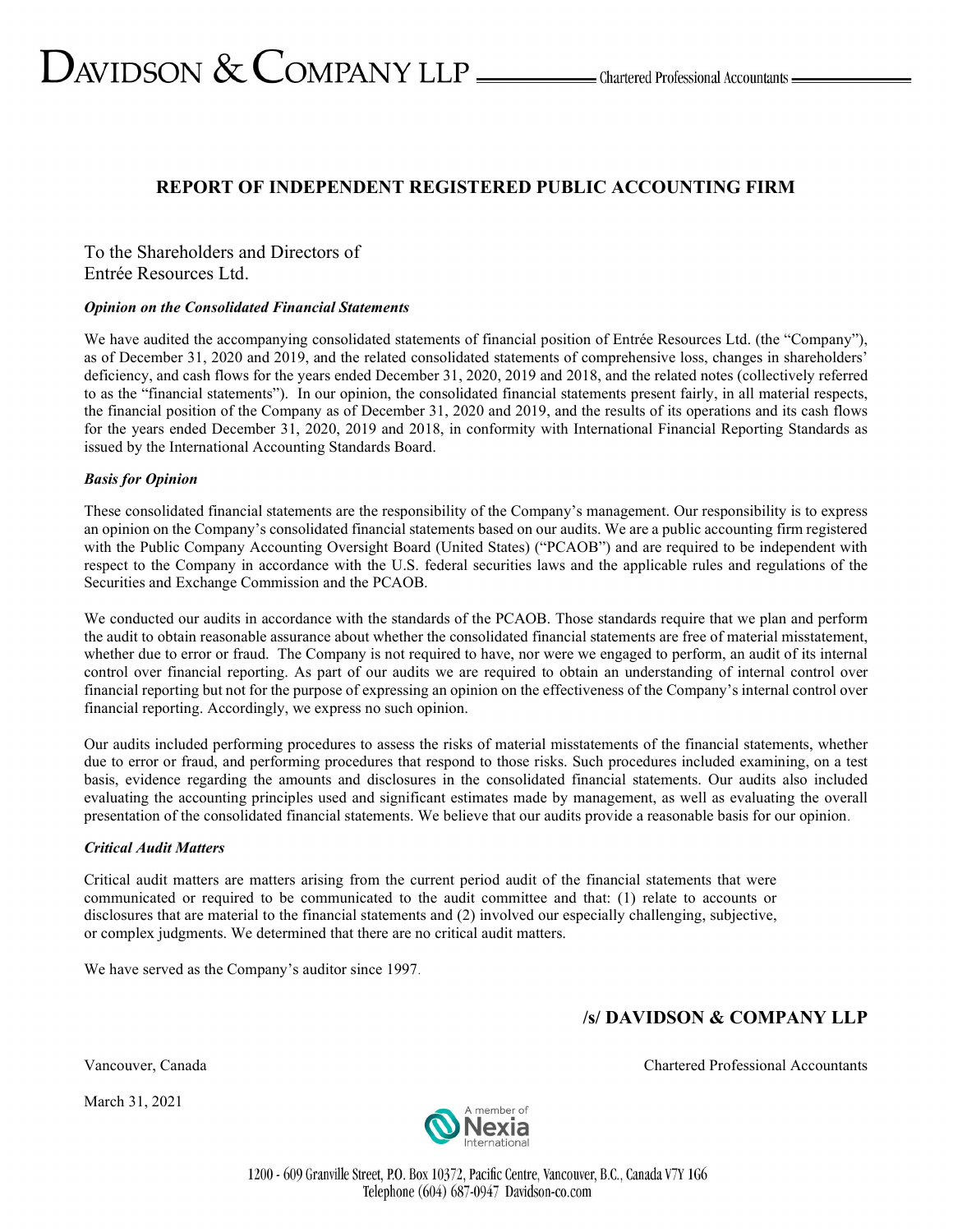# Consolidated Statements of Financial Position

As at December 31, 2020 and 2019

(expressed in thousands of U.S. dollars, except where indicated)

|                                                | <b>Note</b> | December 31,<br>2020               | December 31,<br>2019 |
|------------------------------------------------|-------------|------------------------------------|----------------------|
| <b>Assets</b>                                  |             |                                    |                      |
| <b>Current assets</b>                          |             |                                    |                      |
| Cash and cash equivalents                      |             | \$<br>7,260                        | \$<br>5,380          |
| Receivables and prepaid expenses               |             | 130                                | 122                  |
| Prepaid licence fees                           |             | 162                                | 158                  |
|                                                |             | 7,552                              | 5,660                |
| <b>Non-current assets</b>                      |             |                                    |                      |
| Property and equipment                         | 6           | 220                                | 316                  |
| Oyu Tolgoi asset                               | 7           | 177                                | 114                  |
| Deposits and other                             |             | 12                                 | 12                   |
|                                                |             | 409                                | 442                  |
| <b>Total assets</b>                            |             | $\boldsymbol{\mathsf{S}}$<br>7,961 | \$<br>6,102          |
| <b>Liabilities</b>                             |             |                                    |                      |
| <b>Current liabilities</b>                     |             |                                    |                      |
| Accounts payable and accrued liabilities       | 19          | \$<br>124                          | \$<br>72             |
| Current portion of lease liabilities           | 8           | 108                                | 103                  |
|                                                |             | 232                                | 175                  |
| <b>Non-current liabilities</b>                 |             |                                    |                      |
| Lease liabilities                              | 8           | 100                                | 201                  |
| Loan payable to Oyu Tolgoi LLC                 | 9           | 9,615                              | 9,035                |
| Deferred revenue                               | 10          | 48,222                             | 43,671               |
|                                                |             | 57,937                             | 52,907               |
| <b>Total liabilities</b>                       |             | 58,169                             | 53,082               |
| <b>Shareholders' deficiency</b>                |             |                                    |                      |
| Share capital                                  | 11          | 176,221                            | 173,095              |
| Reserves                                       |             | 23,205                             | 22,445               |
| Accumulated other comprehensive loss           |             | (1,521)                            | (407)                |
| Deficit                                        |             | (248, 113)                         | (242, 113)           |
| Total shareholders' deficiency                 |             | (50, 208)                          | (46,980)             |
| Total liabilities and shareholders' deficiency |             | \$<br>7,961                        | \$<br>6,102          |

Nature of operations (Note 1)

Commitments and contingencies (Note 18)

Subsequent events (Note 20)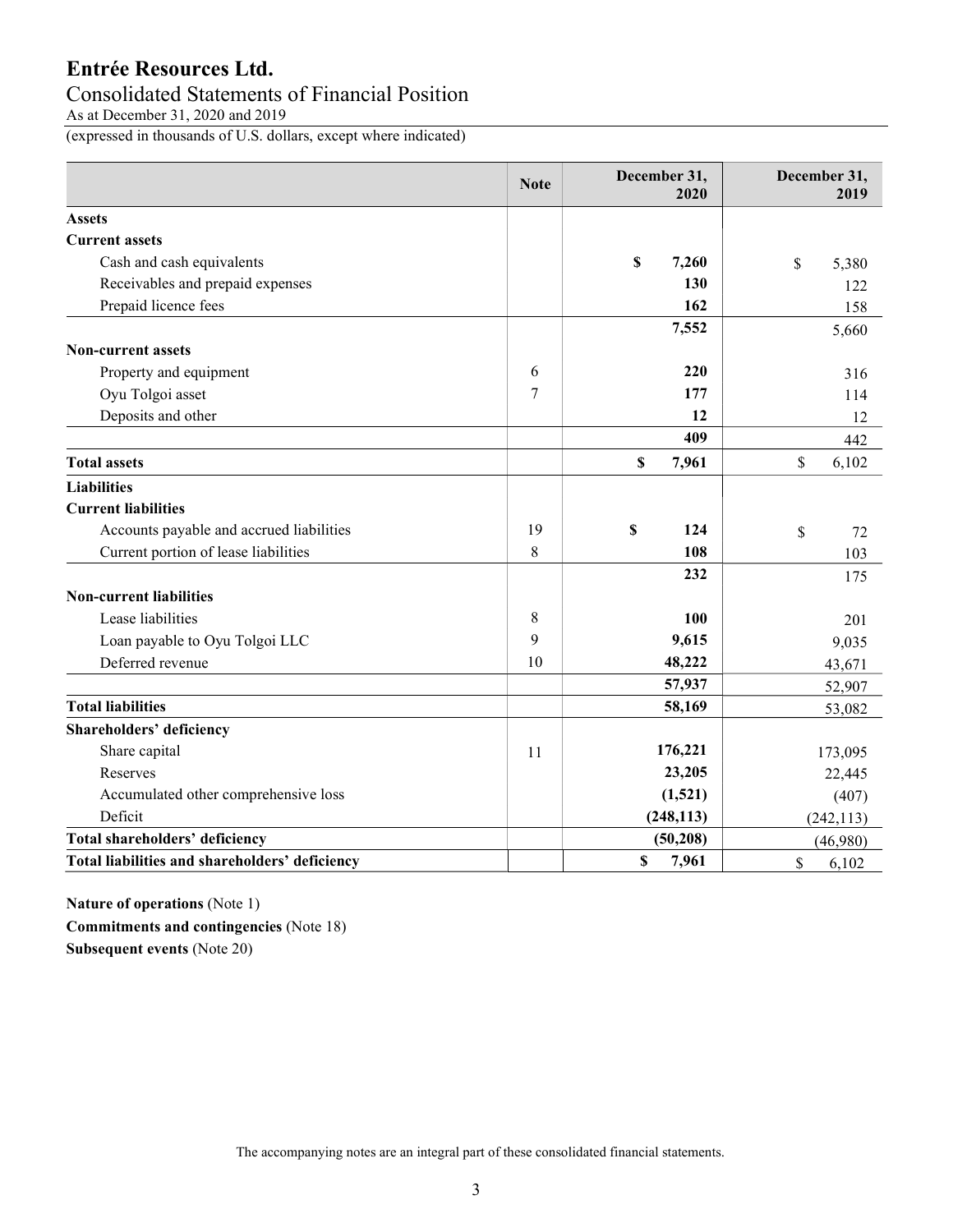# Consolidated Statements of Comprehensive Loss

For the years ended December 31, 2020, 2019 and 2018

(expressed in thousands of U.S. dollars, except where indicated)

|                                                         | <b>Note</b> |             | 2020    | 2019         | 2018         |
|---------------------------------------------------------|-------------|-------------|---------|--------------|--------------|
| <b>Expenses</b>                                         |             |             |         |              |              |
| Project expenditures                                    | 13          | $\mathbf S$ | 214     | \$<br>173    | \$<br>175    |
| General and administrative                              |             |             | 1,430   | 1,490        | 1,145        |
| Share-based compensation                                | 11          |             | 538     | 340          | 506          |
| Depreciation                                            | 6           |             | 98      | 105          | 22           |
| Other                                                   |             |             |         |              | (13)         |
| <b>Operating loss</b>                                   |             |             | 2,280   | 2,108        | 1,835        |
| Foreign exchange (gain) loss                            |             |             | (196)   | (195)        | 287          |
| Interest income                                         |             |             | (80)    | (137)        | (111)        |
| Interest expense                                        | 9           |             | 338     | 319          | 307          |
| Loss from equity investee                               | 7           |             | 186     | 273          | 175          |
| Finance costs                                           |             |             | 19      | 29           |              |
| Deferred revenue finance costs                          | 10          |             | 3,453   | 3,250        | 2,985        |
| Gain on sale of investments                             | 5           |             | -       | (123)        |              |
| Gain on sale of mining property interest                |             |             |         |              | (353)        |
| Unrealized loss on investments                          |             |             |         |              | 73           |
| Loss for the year                                       |             |             | 6,000   | 5,524        | 5,198        |
| Other comprehensive loss (income)                       |             |             |         |              |              |
| Foreign currency translation                            |             |             | 1,114   | 2,095        | (3,372)      |
| <b>Total comprehensive loss</b>                         |             | \$          | 7,114   | \$<br>7,619  | \$<br>1,826  |
| Net loss per common share                               |             |             |         |              |              |
| Basic and fully diluted                                 |             | $\mathbf S$ | (0.03)  | \$<br>(0.03) | \$<br>(0.03) |
| Weighted average number of common shares<br>outstanding |             |             |         |              |              |
| Basic and fully diluted (000's)                         |             |             | 178,612 | 174,907      | 174,344      |
| Total common shares issued and outstanding<br>(000's)   | 11          |             | 186,530 | 175,470      | 174,807      |

The accompanying notes are an integral part of these consolidated financial statements.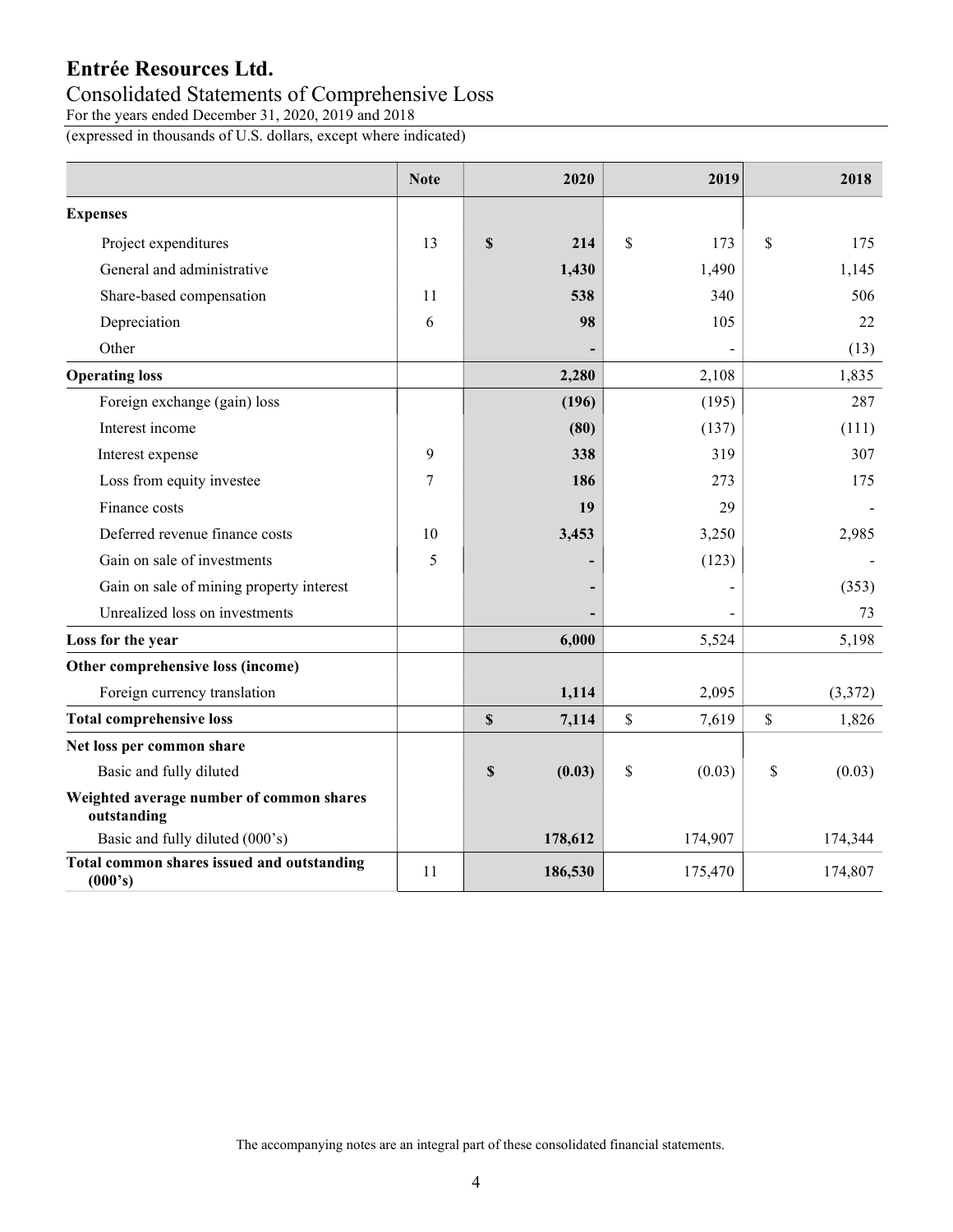# Consolidated Statements of Changes in Shareholders' Deficiency

For the years ended December 31, 2020, 2019, and 2018

(expressed in thousands of U.S. dollars, except where indicated)

|                                                   | <b>Note</b> | Number of<br><b>Shares</b><br>(000's) |              | <b>Share</b><br>capital |            | <b>Reserves</b> |             | Accumulated<br>other<br>comprehensive<br>(loss) income | <b>Deficit</b> |               | <b>Total</b> |
|---------------------------------------------------|-------------|---------------------------------------|--------------|-------------------------|------------|-----------------|-------------|--------------------------------------------------------|----------------|---------------|--------------|
| <b>Balance at December 31, 2019</b>               |             | 175,470                               | \$           | $173,095$ \$            |            | 22,445          | \$          | (407)                                                  | \$(242,113)    | \$            | (46,980)     |
| Loss and comprehensive loss                       |             |                                       |              |                         |            |                 |             | (1, 114)                                               | (6,000)        |               | (7, 114)     |
| Share-based compensation                          | 11          |                                       |              |                         |            | 538             |             |                                                        |                |               | 538          |
| Issuance of share capital - private<br>placement  | 11          | 10,278                                |              | 2,912                   |            | 401             |             |                                                        | $\overline{a}$ |               | 3,313        |
| Issuance of share capital - share<br>options      | 11          | 782                                   |              | 299                     |            | (179)           |             |                                                        |                |               | 120          |
| Share issuance costs                              | 11          |                                       |              | (85)                    |            |                 |             |                                                        |                |               | (85)         |
| <b>Balance at December 31, 2020</b>               |             | 186,530                               | \$           | 176,221                 | $\vert s$  | 23,205          | $\mathbb S$ | (1,521)                                                | \$(248,113)    | $\mathbf S$   | (50, 208)    |
|                                                   |             |                                       |              |                         |            |                 |             |                                                        |                |               |              |
| <b>Balance at December 31, 2018</b>               |             | 174,807                               | \$           | 172,955                 | $\sqrt{3}$ | 22,199          | \$          | 1,688                                                  | \$(236,591)    | $\mathbb{S}$  | (39, 749)    |
| Adjustment on initial application of<br>IFRS 16   |             |                                       |              |                         |            |                 |             |                                                        | $\overline{2}$ |               | 2            |
| Loss and comprehensive loss                       |             |                                       |              |                         |            |                 |             | (2,095)                                                | (5,524)        |               | (7,619)      |
| Share-based compensation                          |             |                                       |              |                         |            | 340             |             |                                                        |                |               | 340          |
| Issuance of share capital - share<br>options      |             | 663                                   |              | 140                     |            | (94)            |             |                                                        |                |               | 46           |
| <b>Balance at December 31, 2019</b>               |             | 175,470                               | $\mathbb{S}$ | 173,095                 | $\vert$ S  | 22,445          | \$          | (407)                                                  | \$(242,113)    | $\mathbf S$   | (46,980)     |
|                                                   |             |                                       |              |                         |            |                 |             |                                                        |                |               |              |
| <b>Balance at December 31, 2017</b>               |             | 173,573                               | $\mathbb{S}$ | 172,308                 | $\sqrt{3}$ | 22,175          | \$          | (1,684)                                                | \$(217,288)    | <sup>\$</sup> | (24, 489)    |
| Loss and comprehensive income                     |             |                                       |              |                         |            |                 |             | 3,372                                                  | (5,198)        |               | (1,826)      |
| IFRS adjustments for implementation<br>of IFRS 15 |             |                                       |              |                         |            |                 |             |                                                        | (14, 105)      |               | (14, 105)    |
| Share-based compensation                          |             |                                       |              |                         |            | 506             |             |                                                        |                |               | 506          |
| Issuance of share capital - share<br>options      |             | 1,234                                 |              | 647                     |            | (482)           |             |                                                        |                |               | 165          |
| <b>Balance at December 31, 2018</b>               |             | 174,807                               | \$           | 172,955                 | $\sqrt{S}$ | 22,199          | \$          | 1,688                                                  | \$(236,591)    | \$            | (39,749)     |

The accompanying notes are an integral part of these consolidated financial statements.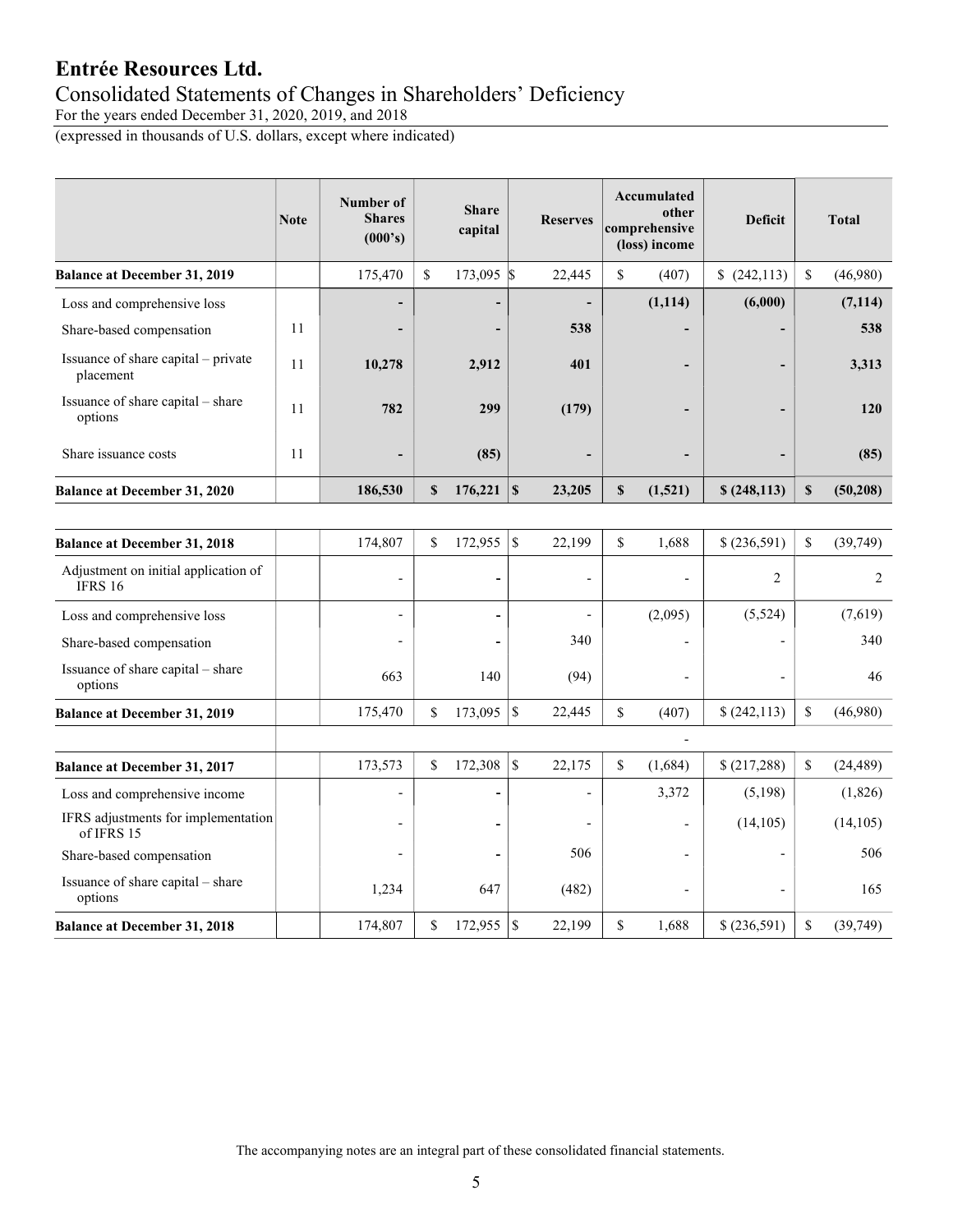# Consolidated Statements of Cash Flows

For the years ended December 31, 2020, 2019 and 2018

(expressed in thousands of U.S. dollars, except where indicated)

|                                                                 | <b>Note</b>    | 2020                         | 2019          | 2018          |
|-----------------------------------------------------------------|----------------|------------------------------|---------------|---------------|
| Cash flows used in operating activities                         |                |                              |               |               |
| Net loss                                                        |                | \$<br>(6,000)                | \$<br>(5,524) | \$<br>(5,198) |
| Items not affecting cash:                                       |                |                              |               |               |
| Depreciation                                                    |                | 98                           | 105           | 22            |
| Share-based compensation                                        | 11             | 538                          | 340           | 506           |
| Loss from equity investee                                       | $\overline{7}$ | 186                          | 273           | 175           |
| Interest expense                                                | 9              | 335                          | 319           | 307           |
| Finance cost, net                                               |                | 19                           | 29            |               |
| Gain on sale of investments                                     | 5              |                              | (123)         |               |
| Unrealized foreign exchange (gains) losses                      |                | (167)                        | (176)         | 249           |
| Deferred revenue finance costs                                  | 10             | 3,450                        | 3,250         | 2,985         |
| Gain on sale of mining property interest                        |                |                              |               | (353)         |
| Unrealized loss on investments                                  |                |                              | ٠             | 73            |
| Other                                                           |                |                              | 5             | (9)           |
|                                                                 |                | (1,541)                      | (1,502)       | (1,243)       |
| Changes in non-cash operating working capital:                  |                |                              |               |               |
| (Increase) decrease in receivables and prepaids                 |                | (8)                          | (54)          | 333           |
| Increase (decrease) in accounts payable and accrued liabilities |                | 53                           | (260)         | 133           |
|                                                                 |                | (1, 496)                     | (1, 816)      | (777)         |
| Cash flows from (used in) investing activities                  |                |                              |               |               |
| Proceeds from sale of investments                               | 5              |                              | 1,035         |               |
| Net cash outflow on sale of mining property interest            |                |                              |               | (120)         |
| Purchase of equipment                                           |                |                              |               | (6)           |
|                                                                 |                | $\qquad \qquad \blacksquare$ | 1,035         | (126)         |
| Cash flows from (used in) financing activities                  |                |                              |               |               |
| Repayment of lease liability                                    | 8              | (118)                        | (80)          |               |
| Proceeds from issuance of common shares - share options         | 11             | <b>120</b>                   | 46            | 165           |
| Proceeds from issuance of common shares – private placement     | 11             | 3,313                        | ۰             |               |
| Share issuance costs                                            |                | (85)                         |               |               |
|                                                                 |                | 3,230                        | (34)          | 165           |
| Increase (decrease) in cash and cash equivalents                |                | 1,734                        | (815)         | (738)         |
| Cash and cash equivalents - beginning of year                   |                | 5,380                        | 6,154         | 7,068         |
| Effect of exchange rate changes on cash and cash equivalents    |                | 146                          | 41            | (176)         |
| Cash and cash equivalents - end of year                         |                | \$<br>7,260                  | \$<br>5,380   | \$<br>6,154   |
| Cash and cash equivalents is represented by:                    |                |                              |               |               |
| Cash                                                            |                | \$<br>7,226                  | \$<br>5,346   | \$<br>6,120   |
| Cash equivalents                                                |                | 34                           | 34            | 34            |
| Total cash and cash equivalents                                 |                | \$<br>7,260                  | \$<br>5,380   | \$<br>6,154   |

Supplemental cash flow information (Note 17)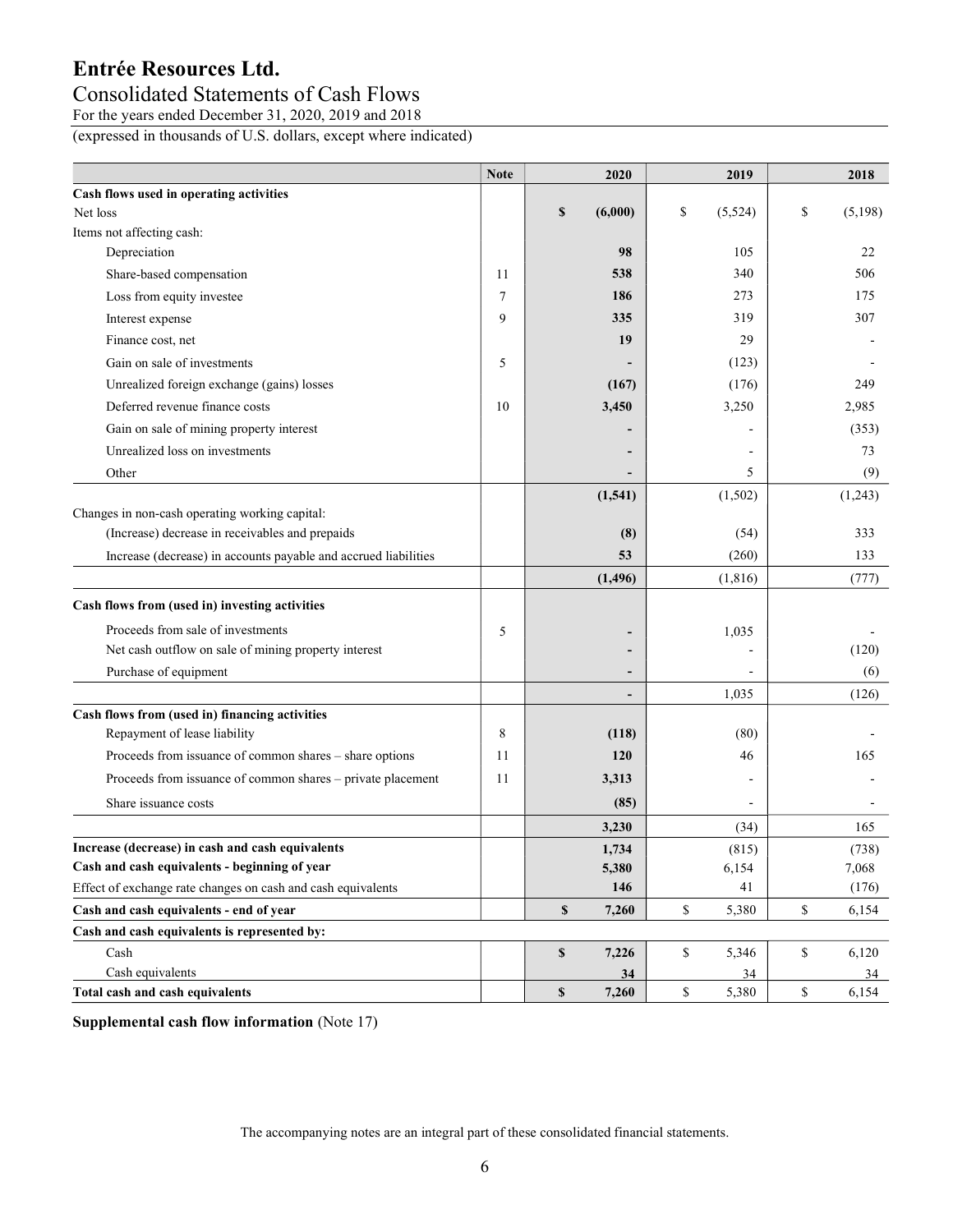# Entrée Resources Ltd. Notes to Consolidated Financial Statements

For the year ended December 31, 2020

(tabular amounts expressed in thousands of U.S. dollars, except per share amounts and where indicated)

### 1 Nature of operations

Entrée Resources Ltd., together with its subsidiaries (collectively referred to as the "Company" or "Entrée"), is focused on the development and exploration of mineral property interests. The Company is principally focused on its Entrée/Oyu Tolgoi JV Property in Mongolia (Note 7).

The Company has its primary listing in Canada on the Toronto Stock Exchange ("TSX") and its common shares also trade in the United States on the Over-the-Counter OTCQB Venture Market ("OTCQB") under the symbol "ERLFF".

The Company's registered office is at Suite 2900, 550 Burrard Street, Vancouver, BC, V6C 0A3, Canada.

All amounts are expressed in United States dollars, except for certain amounts denoted in Canadian dollars ("C\$").

These consolidated financial statements have been prepared on the basis of accounting principles applicable to a going concern which assumes that the Company will be able to continue for the foreseeable future and will be able to realize its assets and discharge its liabilities in the normal course of business. The Company estimates it has adequate financial resources to satisfy its obligations over the next 12 month period.

### 2 Basis of presentation

These consolidated financial statements have been prepared in accordance with International Financial Reporting Standards ("IFRS") as issued by the International Accounting Standards Board ("IASB").

These consolidated financial statements have been prepared on a going concern basis, and in making the assessment that the Company is a going concern, management have taken into account all available information about the future, which is at least, but is not limited to, twelve months from December 31, 2020.

The consolidated financial statements were approved and authorized for issue by the Board of Directors on March 30, 2021.

### 3 Use of estimates and judgements

The preparation of financial statements in conformity with IFRS requires management to make estimates and assumptions that affect the amounts reported in the financial statements and accompanying notes. Actual results could differ materially from those estimates.

Significant estimates and judgements used in the preparation of these consolidated financial statements include: determination of functional currencies; recoverable amount of property and equipment; title to mineral properties; sharebased compensation; and income taxes. Estimates that have the most significant effect on the amounts recognized in the Company's consolidated financial statements are as follows:

#### a) Determination of functional currencies

The determination of the Company's functional currency is a matter of judgment based on an assessment of the specific facts and circumstances relevant to determining the primary economic environment of each individual entity within the group. The Company reconsiders the functional currencies used when there is a change in events and conditions considered in determining the primary economic environment of each entity.

#### b) Income taxes

The Company must make significant estimates in respect of the provision for income taxes and the composition of its deferred income tax assets and deferred income tax liabilities. The Company's operations are, in part, subject to foreign tax laws where interpretations, regulations and legislation are complex and continually changing. As a result, there are usually some tax matters in question which may, on resolution in the future, result in adjustments to the amount of current or deferred income tax assets or liabilities, and those adjustments may be material to the Company's statement of financial position and results of operations.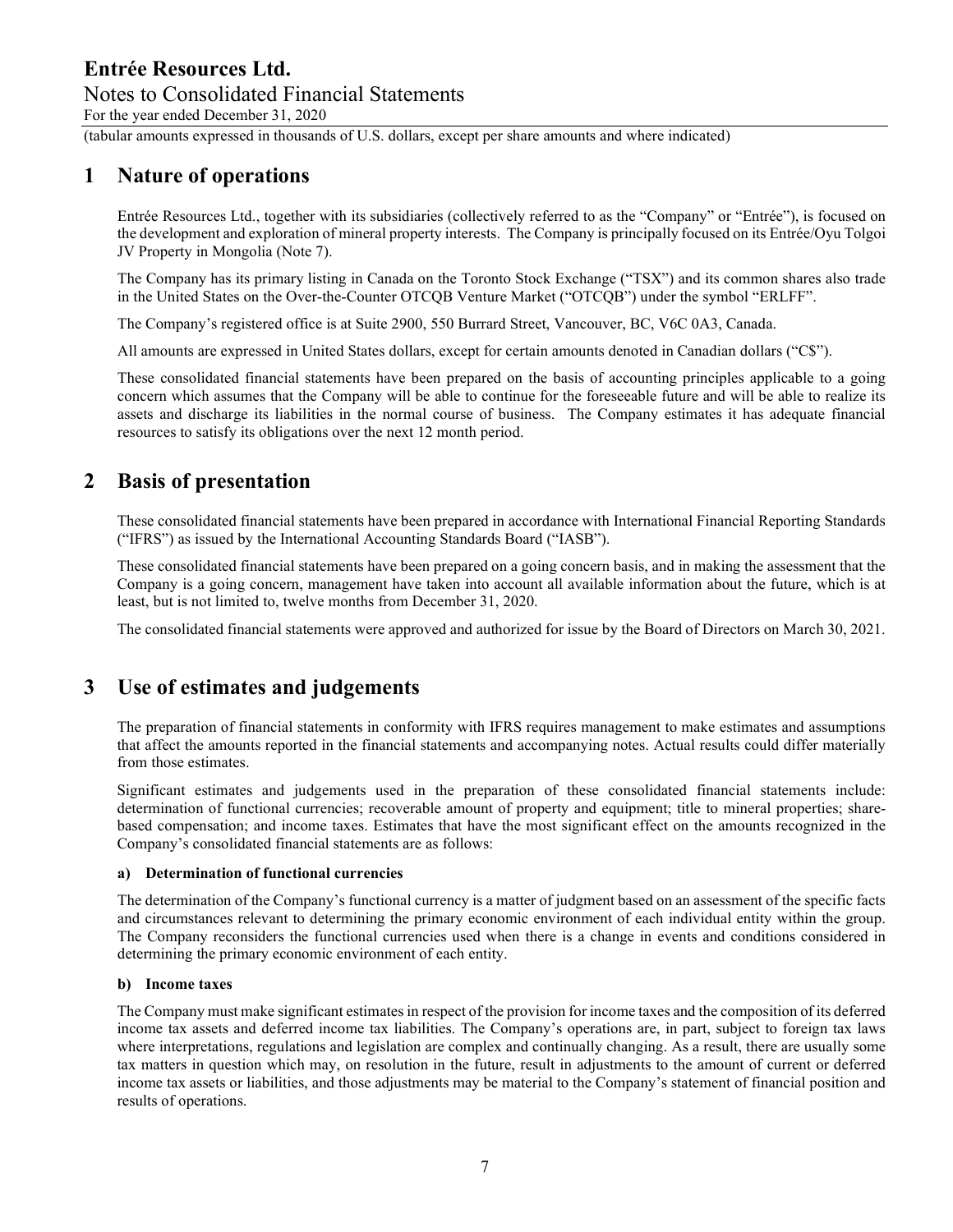(tabular amounts expressed in thousands of U.S. dollars, except per share amounts and where indicated)

The determination of the ability of the Company to utilize tax losses carried forward to offset income taxes payable in the future and to utilize temporary differences which will reverse in the future requires management to exercise judgment and make assumptions about the Company's future performance. Management is required to assess whether the Company is more likely than not to be able to benefit from these tax losses and temporary differences. Changes in the timing of project completion, economic conditions, metal prices and other factors having an impact on future taxable income streams could result in revisions to the estimates of benefits to be realized or the Company's assessments of its ability to utilize tax losses before expiry. These revisions could result in material adjustments to the consolidated financial statements.

#### c) Share-based compensation

The Company uses the Black-Scholes option pricing model for the valuation of share-based compensation. Option pricing models require the input of the subjective assumptions including expected price volatility, interest rate and forfeiture rate. Changes in the input assumptions can materially affect the fair value estimate and the Company's net loss and reserves.

### d) COVID-19

In March 2020, the World Health Organization declared coronavirus COVID-19 a global pandemic. This contagious disease outbreak, which has continued to spread, and any related adverse public health developments, has adversely affected workforces, economies, and financial markets globally, potentially leading to an economic downturn. It is not possible for the Company to predict the duration or magnitude of the adverse results of the outbreak and its effects on the Company's business, results of operations and the timing of proposed transactions at this time.

# 4 Significant accounting policies

The accounting policies set out below have been applied consistently by the Company and all of its wholly owned subsidiaries and to all periods presented in these consolidated financial statements.

### a) Basis of consolidation

These consolidated financial statements include the accounts of the Company and its wholly owned subsidiaries. The Company's significant subsidiaries are Entrée LLC and Entrée Resources LLC.

Wholly owned subsidiaries are entities in which the Company has direct or indirect control, where control is defined as the investor's power over an investee with exposure, or rights, to variable returns from the investee and the ability to affect the investor's returns through its power over the investee. The results of subsidiaries acquired or disposed of during the year are included in the consolidated statements of comprehensive loss from the effective date of acquisition or up to the effective date of disposal, as appropriate. All intercompany transactions and balances have been eliminated on consolidation.

### b) Foreign currency translation

The functional currency of Entrée Resources Ltd. is the Canadian dollar. Accordingly, monetary assets and liabilities denominated in a foreign currency are translated at the exchange rate in effect at the statement of financial position date while non-monetary assets and liabilities denominated in a foreign currency are translated at historical rates. Revenue and expense items denominated in a foreign currency are translated at exchange rates prevailing when such items are recognized in the statement of comprehensive loss. Exchange gains or losses arising on translation of foreign currency items are included in the statement of comprehensive loss. The functional currency of Entrée Resources Ltd.'s significant subsidiaries is the United States dollar. Upon translation into Canadian dollars for consolidation, monetary assets and liabilities are translated at the exchange rate in effect at the statement of financial position date while non-monetary assets and liabilities are translated at historical rates. Revenue and expense items are translated at exchange rates prevailing when such items are recognized in the statement of comprehensive loss. Exchange gains or losses arising on translation of foreign currency items are included in the statement of comprehensive loss.

The Company follows the current rate method of translation with respect to its presentation of these consolidated financial statements in the reporting currency, which is the United States dollar. Accordingly, assets and liabilities are translated into United States dollars at the period-end exchange rates while revenue and expenses are translated at the prevailing exchange rates during the period. Related exchange gains and losses are included in a separate component of shareholders' deficiency as accumulated other comprehensive loss / income.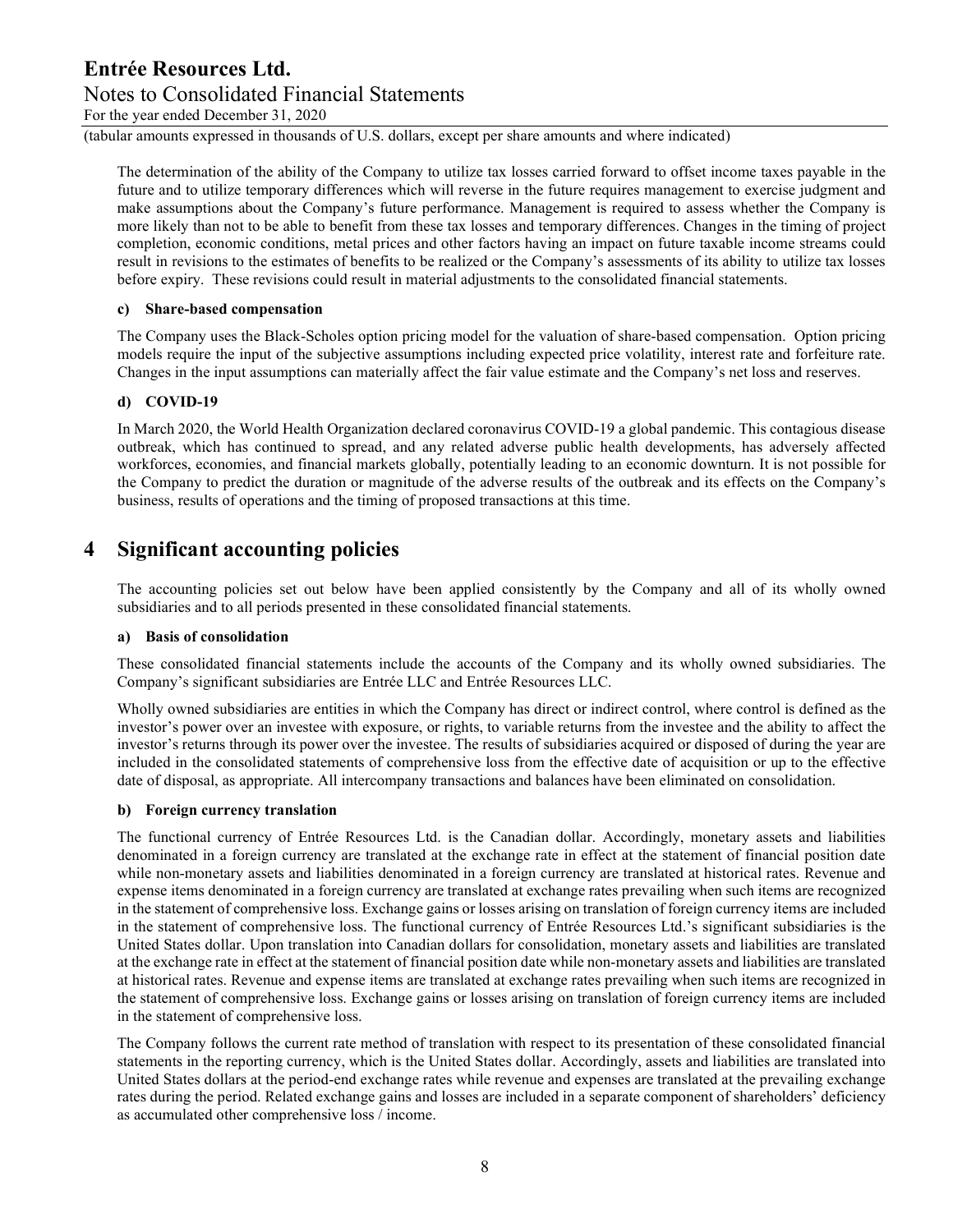(tabular amounts expressed in thousands of U.S. dollars, except per share amounts and where indicated)

#### c) Financial instruments

#### Classification

The Company classifies its financial instruments in the following categories: at fair value through profit and loss ("FVTPL"), at fair value through other comprehensive income (loss) ("FVTOCI"), or at amortized cost. The Company determines the classification of financial assets at initial recognition. The classification of debt instruments is driven by the Company's business model for managing the financial assets and their contractual cash flow characteristics. Equity instruments that are held for trading are classified as FVTPL. For other equity instruments, on the day of acquisition the Company can make an irrevocable election (on an instrument-by-instrument basis) to designate them as at FVTOCI. Financial liabilities are measured at amortized cost, unless they are required to be measured at FVTPL (such as instruments held for trading or derivatives) or the Company has opted to measure them at FVTPL.

The following table shows the classification of the Company's financial instruments:

| <b>Financial assets / liabilities</b>    | <b>Classification</b> |
|------------------------------------------|-----------------------|
| Cash and cash equivalents                | <b>FVTPL</b>          |
| Receivables                              | Amortized costs       |
| Deposits                                 | Amortized costs       |
| Accounts payable and accrued liabilities | Amortized costs       |
| Lease liabilities                        | Amortized costs       |
| Loan payable to Oyu Tolgoi LLC           | Amortized costs       |

### Measurement

Financial assets and liabilities at amortized cost

Financial assets and liabilities at amortized cost are initially recognized at fair value plus or minus transaction costs, respectively, and subsequently carried at amortized cost less any impairment.

Financial assets and liabilities at FVTPL

Financial assets and liabilities carried at FVTPL are initially recorded at fair value and transaction costs are expensed in the consolidated statements of comprehensive loss / income. Realized and unrealized gains and losses arising from changes in the fair value of the financial assets and liabilities held at FVTPL are included in profit or loss.

Financial assets at FVTOCI

Financial assets at FVTOCI are initially recorded at fair value adjusted for transaction costs. Dividends are recognized as income in the consolidated statements of comprehensive loss / income unless the dividend clearly represents a recovery of part of the cost of the investment. Gains or losses recognized on the sale of the equity investment are recognized in other comprehensive loss / income and are never reclassified to profit or loss.

#### Impairment

An 'expected credit loss' impairment model applies which requires a loss allowance to be recognized based on expected credit losses. The estimated present value of future cash flows associated with the asset is determined and an impairment loss is recognized for the difference between this amount and the carrying amount as follows: the carrying amount of the asset is reduced to estimated present value of the future cash flows associated with the asset, discounted at the financial asset's original effective interest rate, either directly or through the use of an allowance account and the resulting loss is recognized in profit or loss for the period.

In a subsequent period, if the amount of the impairment loss related to financial assets measured at amortized cost decreases, the previously recognized impairment loss is reversed through profit or loss to the extent that the carrying amount of the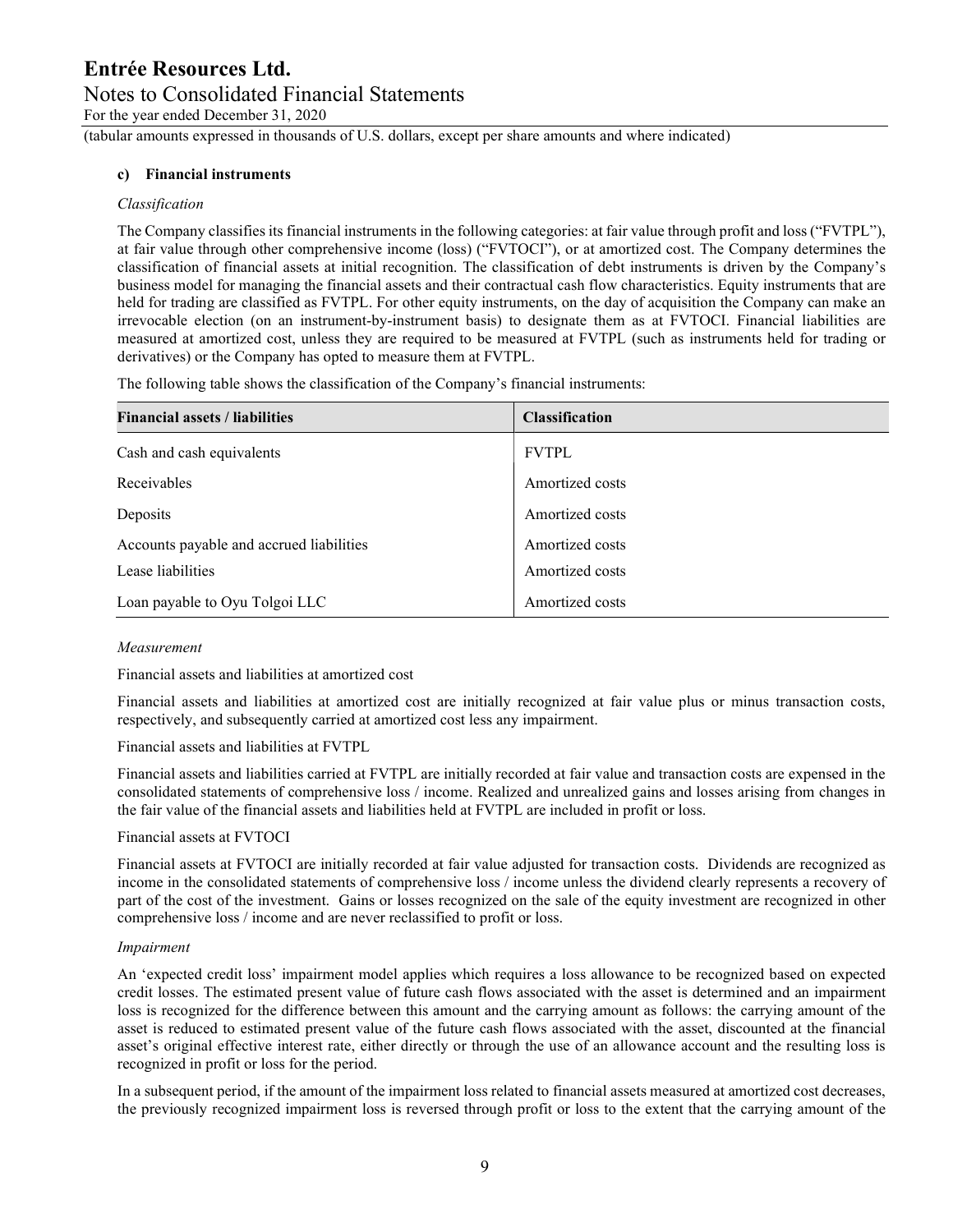(tabular amounts expressed in thousands of U.S. dollars, except per share amounts and where indicated)

investment at the date the impairment is reversed does not exceed what the amortized cost would have been had the impairment not been recognized.

#### Derecognition

Financial assets

The Company derecognizes financial assets only when the contractual rights to cash flows from the financial assets expire, or when it transfers the financial assets and substantially all of the associated risks and rewards of ownership to another entity. Gains and losses on derecognition are generally recognized in the consolidated statements of comprehensive loss / income.

### d) Cash and cash equivalents

Cash and cash equivalents include cash in banks, money market funds, and certificates of term deposits with maturities of less than three months from inception, which are readily convertible to known amounts of cash and which, in the opinion of management, are subject to an insignificant risk of loss in value.

#### e) Exploration and evaluation assets

All direct costs related to the acquisition of mineral property interest are capitalized in the period incurred.

Exploration and evaluation costs are charged to operations in the period incurred until such time as it has been determined that a mineral property has proven and probable reserves and the property is economically viable, in which case subsequent evaluation costs incurred to develop a mineral property are capitalized.

### f) Property, plant and equipment

#### Mineral property interests and mine development costs

All exploration and evaluation expenditures and property maintenance costs incurred for projects outside the boundary of a known mineral deposit containing proven and probable reserves are expensed as incurred to the date of establishing that property costs are economically recoverable.

Development expenditures are those incurred subsequent to the establishment of economic recoverability and after a number of key development and milestones have been achieved. These milestones include obtaining sufficient financial resources, permits, and licenses to develop the mineral property. Development costs are capitalized and included in the carrying amount of the related property.

Mineral property and mine development costs capitalized are amortized using the units-of-production method over the estimated life of the proven and probable reserves.

### Plant and equipment

Items of plant and equipment are recorded at cost less accumulated depletion and amortization. Cost includes all expenditures incurred to bring assets to the location and condition necessary for them to be operated in the manner intended by management, including estimated decommissioning and restoration costs and, where applicable, borrowing costs. If significant parts of an item of plant and equipment have different useful lives, then they are accounted for as separate items (major components) of plant and equipment.

Depreciation is recorded on a declining balance basis at rates ranging from 20% to 30% per annum.

No depletion and amortization is recorded until the asset is substantially complete and available for its intended use.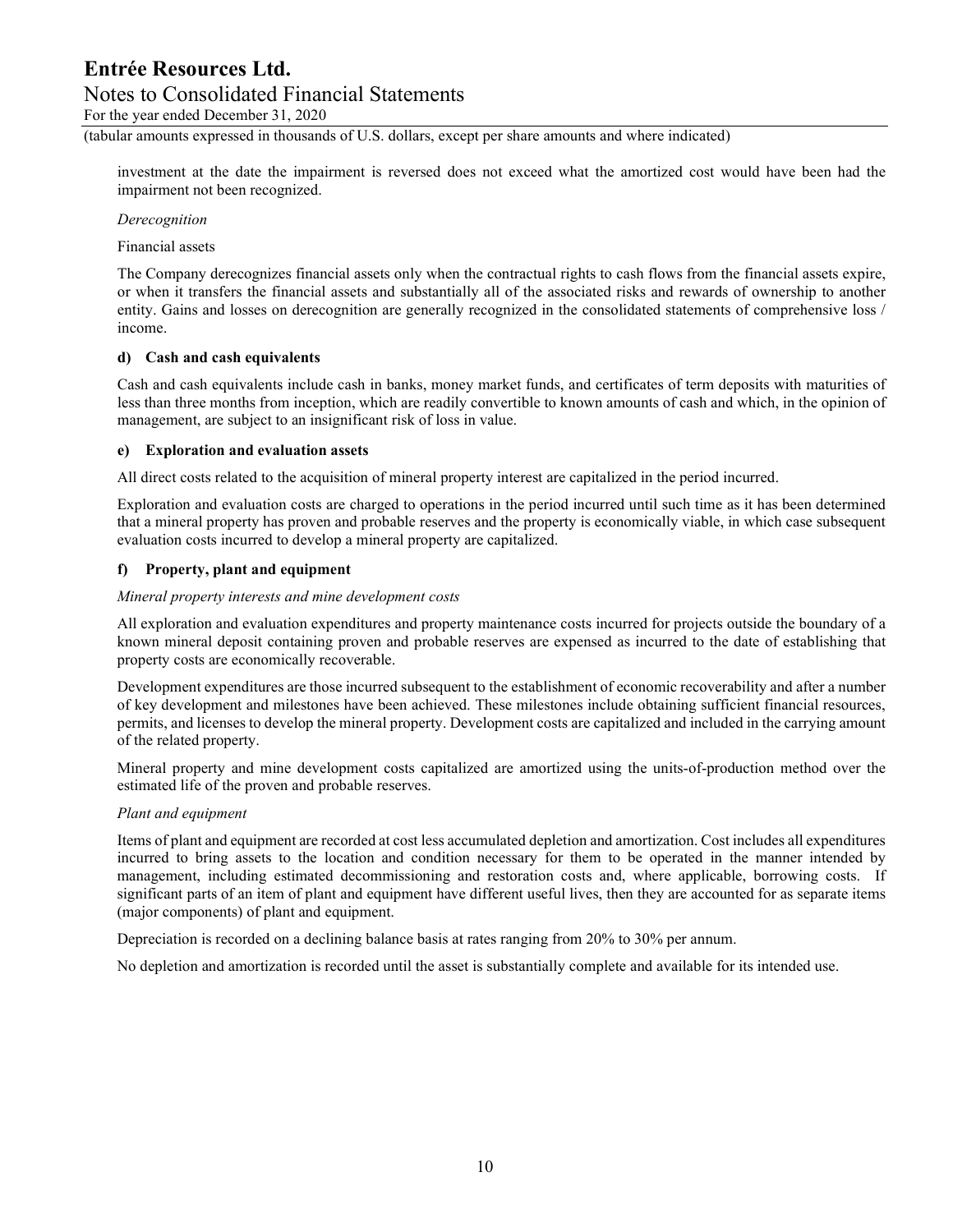(tabular amounts expressed in thousands of U.S. dollars, except per share amounts and where indicated)

#### Impairment of non-current assets

The Company reviews the carrying amounts of its non-financial assets every reporting period. If there is any indication that the assets or cash-generating unit ("CGU") may not be fully recoverable, the recoverable amount of the asset or CGU is estimated in order to determine the extent of the impairment loss, if any.

Recoverable amount is the higher of fair value less costs to sell and value in use. In assessing value in use, the estimated future cash flows to be derived from continuing use of the asset or CGU are discounted to their present value using a pre-tax discount rate that reflects current market assessments of the time value of money and the risks specific to the asset. Fair value less cost to sell is the amount obtainable from the sale of an asset or CGU in an arm's length transaction between knowledgeable, willing parties, less the cost of disposal. When a binding sale agreement is not available, fair value less costs to sell is estimated using a discounted cash flow approach with inputs and assumptions consistent with those at market. If the recoverable amount of an asset or CGU is estimated to be less than its carrying amount, the carrying amount of the asset or CGU is reduced to its recoverable amount. An impairment loss is recognized immediately in profit or loss. Where an impairment loss subsequently reverses, the carrying amount of the asset or CGU is increased to the revised estimate of its recoverable amount, such that the increased carrying amount does not exceed the carrying amount that would have been determined had no impairment loss been recognized.

### g) Long-term investments

Long-term investments in companies in which the Company has voting interests of 20% or more or where the Company has the ability to exercise significant influence, are accounted for using the equity method. Under this method, the Company's share of the investees' earnings and losses is included in operations and its investments therein are adjusted by a like amount. Dividends received are credited to the long-term investment accounts.

#### h) Decommissioning obligations

The Company recognizes liabilities for statutory, contractual, legal or constructive obligations associated with the retirement of property, plant and equipment, when those obligations result from the acquisition, construction, development or normal operation of the assets. Initially, a provision for a decommissioning obligation is recognized at its net present value in the period in which it is incurred, using a discounted cash flow technique with market-based risk-free discount rates and estimates of the timing and amount of the settlement of the obligation.

Upon initial recognition of the liability, the corresponding decommissioning cost is added to the carrying amount of the related asset. Following initial recognition of the decommissioning obligation, the carrying amount of the liability is increased for the passage of time and adjusted for changes to significant estimates including the current discount rate, the amount or timing of the underlying cash flows needed to settle the obligation and the requirements of the relevant legal and regulatory framework. Subsequent changes in the provisions resulting from new disturbance, updated cost estimates, changes to estimated lives of operations and revisions to discount rates are also capitalized to the related property, plant and equipment. Amounts capitalized to the related property, plant and equipment are depreciated over the lives of the assets to which they relate. The amortization or unwinding of the discount applied in establishing the net present value of provisions is charged to expense and is included within finance costs in the consolidated statement of comprehensive loss / income.

### i) Other provisions

Provisions are recognized when the Company has a present obligation (legal or constructive) as a result of past events, and it is probable that an outflow of resources that can be reliably estimated will be required to settle the obligation. Provisions are measured at the present value of the expenditures expected to be required to settle the obligation.

### j) Taxation

Income tax expense comprises current and deferred tax. Current tax and deferred taxes are recognized in the consolidated statements of comprehensive loss / income except to the extent that they relate to items recognized directly in equity or in other comprehensive loss / income.

Current tax is the expected tax payable or receivable on the taxable income or loss for the year, using tax rates enacted or substantively enacted at the reporting date.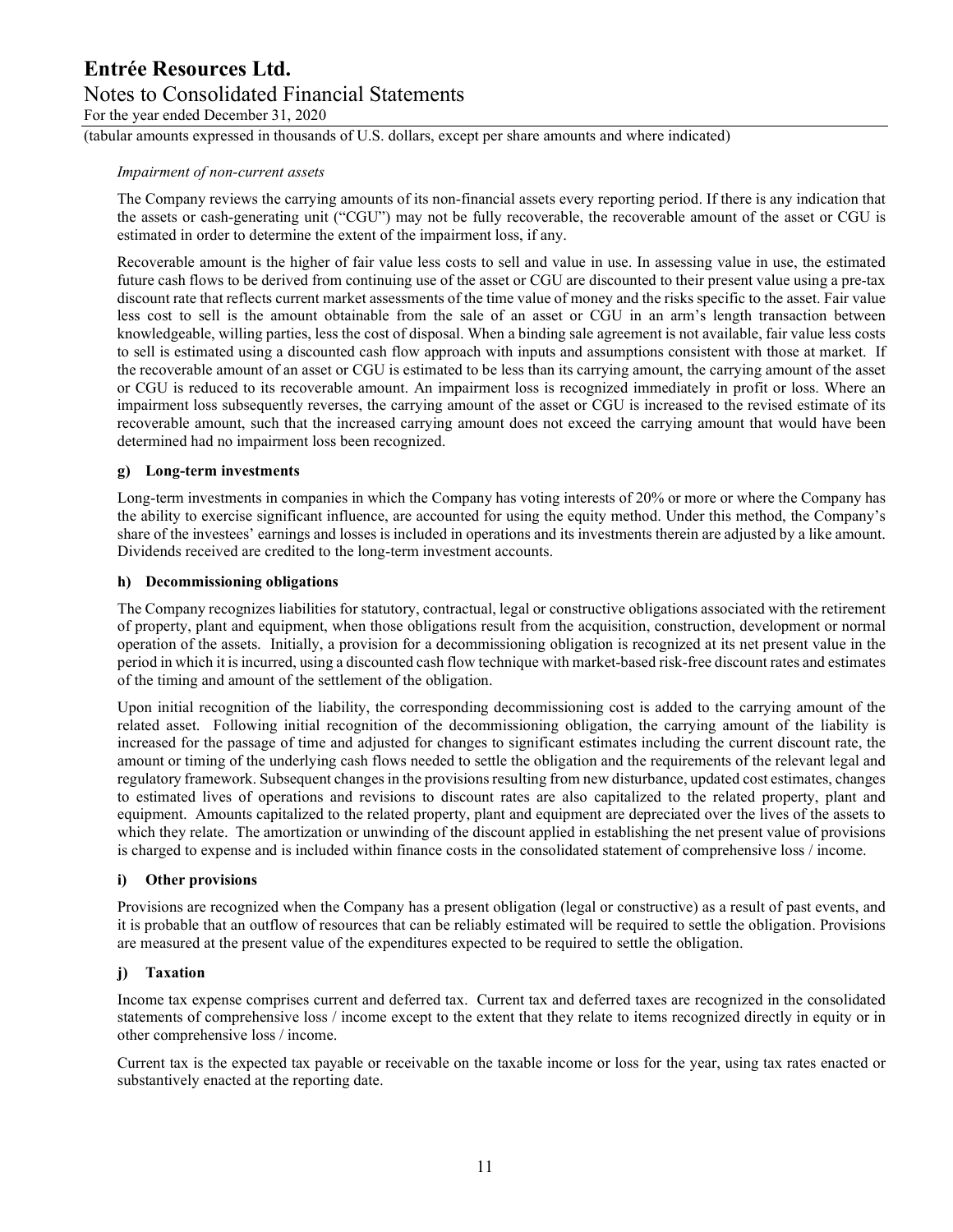(tabular amounts expressed in thousands of U.S. dollars, except per share amounts and where indicated)

Deferred tax is recognized in respect of unused tax losses and credits, as well as temporary differences between the carrying amounts of assets and liabilities for financial reporting purposes and the amounts used for taxation purposes. Deferred tax is measured at the tax rates that are expected to be applied to temporary differences when they reverse, based on enacted or substantively enacted laws at the reporting date.

The Company computes the provision for deferred income taxes under the liability method. A deferred tax asset is recognized for unused tax losses, tax credits and deductible temporary differences, only to the extent that it is probable that future taxable profits will be available against which they can be utilized. Future taxable profits are estimated using an income forecast derived from cash flow projections, based on detailed life-of-mine plans and corporate forecasts. Where applicable, the probability of utilizing tax losses or credits is evaluated by considering risks relevant to future cash flows, and the expiry dates after which these losses or credits can no longer be utilized.

Deferred tax is not recognized for the initial recognition of assets or liabilities in a transaction that is not a business combination and that affects neither accounting nor taxable profit or loss, and differences relating to investments in subsidiaries, associates and joint arrangements to the extent that it is probable that they will not reverse in the foreseeable future.

The Company is subject to assessments by various taxation authorities, who may interpret tax legislation differently from the Company. The final amount of taxes to be paid depends on a number of factors, including the outcomes of audits, appeals or negotiated settlements. Such differences are accounted for based on management's best estimate of the probable outcome of these matters.

The Company must make significant estimates and judgments in respect of its provision for income taxes and the composition and measurement of its deferred income tax assets and liabilities. The Company's operations are, in part, subject to foreign tax laws where interpretations, regulations and legislation are complex and continually changing. As a result, there are usually some tax matters in question that may, upon resolution in the future, result in adjustments to the amount of deferred income tax assets and liabilities; those adjustments may be material.

#### k) Share-based compensation

The Company's stock option plan allows the Company's directors, officers, employees, and consultants to acquire shares of the Company. The fair value of options granted is recognized as share-based compensation expense with a corresponding increase in reserves. An individual is classified as an employee when the individual is an employee for legal or tax purposes (direct employee) or provides services similar to those performed by a direct employee. Where options are subject to vesting, each vesting tranche is considered a separate award with its own vesting period and grant date fair value. The fair value of each tranche is measured at the grant date using the Black-Scholes option pricing model, taking into account the terms and conditions upon which the options were granted. Share-based compensation expense is recognized over the tranche's vesting period by a charge to profit or loss. For employees, the compensation expense is amortized on a straight-line basis over the requisite service period which approximates the vesting period. Compensation expense for share options granted to nonemployees is recognized over the contract services period or, if none exists, from the date of grant until the options vest. Compensation associated with unvested options granted to non-employees is re-measured on each statement of financial position date.

At each financial position reporting date, the amount recognized as an expense is adjusted to reflect the actual number of options that are expected to vest. In situations where equity instruments are issued to non-employees and some or all of the goods or services received by the entity as consideration cannot be specifically identified, they are measured at the fair value of the share-based compensation. Otherwise, share-based compensation is measured at the fair value of goods or services received.

#### l) Deferred share units

The Company has established a deferred share plan under which deferred share units ("DSUs") are granted to directors of the Company as part of long-term incentive compensation. DSUs are classified as equity settled share-based payment transactions as the participants will receive either common shares of the Company or payment of cash, or any combination of the foregoing, as determined by the Company in its sole discretion, following a redemption event. As such, the Company recognizes the expense based on the quoted market price of the Company's common shares at the grant date and a corresponding increase in equity for the eventual redemption when the DSUs are issued.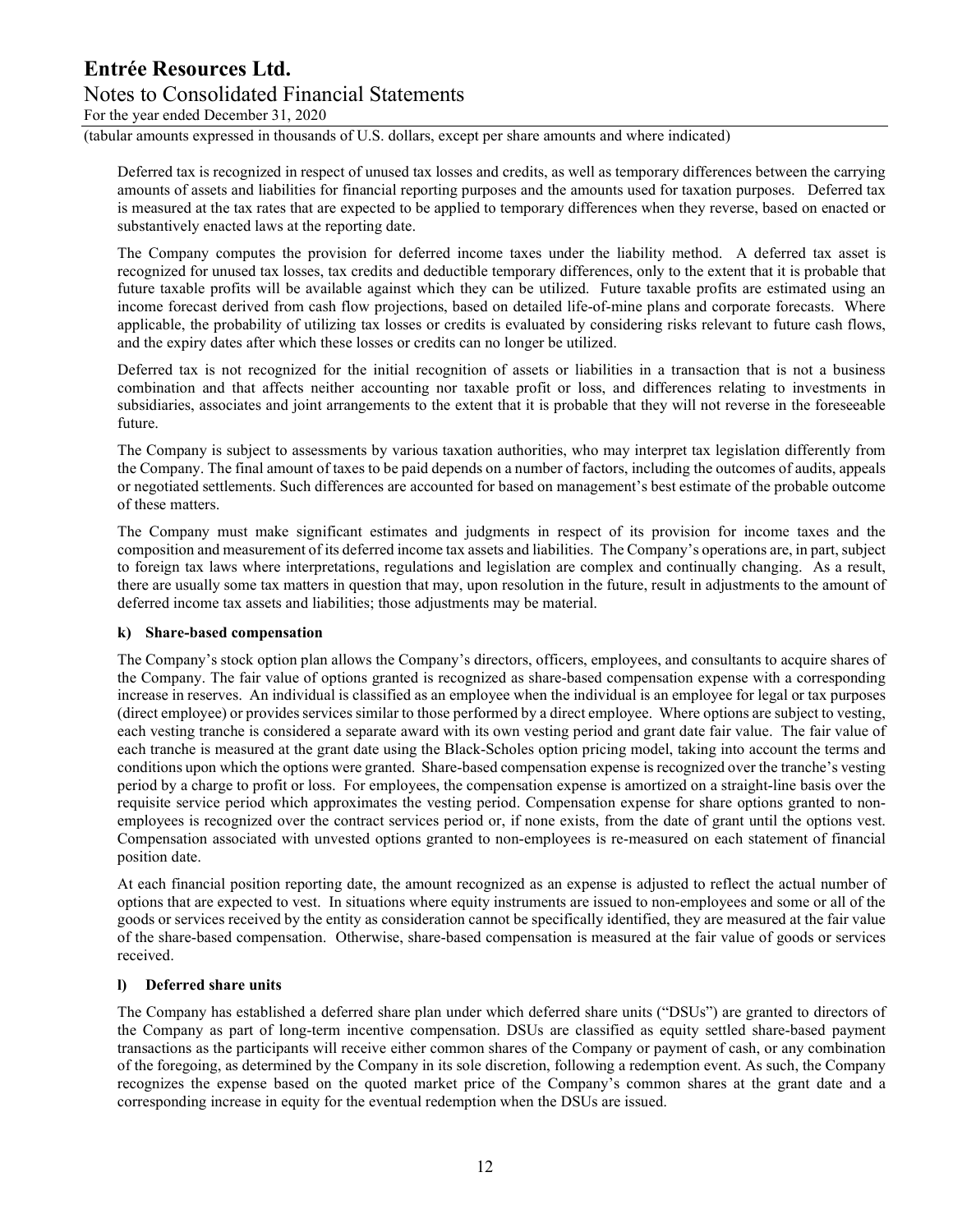(tabular amounts expressed in thousands of U.S. dollars, except per share amounts and where indicated)

#### m) Loss per share

Basic loss per share is computed by dividing net loss attributable to common shares by the weighted average number of common shares outstanding during the reporting period. Diluted loss per share is computed similarly to basic loss per share except that the weighted average common shares outstanding are increased to include additional shares for the assumed exercise of share options and share purchase warrants, if dilutive. The number of additional common shares is calculated by assuming that outstanding share options and equity settled instruments were exercised and that the proceeds from such exercises were used to acquire common shares at the average market price during the reporting periods.

#### n) Related party transactions

Parties are considered related if one party has the ability, directly or indirectly, to control the other party or exercise significant influence over the other party in making financial and operating decisions. Parties are also considered related if they are subject to common control or significant influence. A transaction is considered a related party transaction when there is a transfer of resources or obligations between related parties.

#### o) Right-of-use assets and lease liability

At inception of a contract, the Company assesses whether a contract is, or contains, a lease. A contract is, or contains, a lease if the contract conveys the right to control the use of an identified asset for a period of time in exchange for consideration. The Company assesses whether the contract involves the use of an identified asset, whether the right to obtain substantially all of the economic benefits from use of the asset during the term of the arrangement exists, and if the Company has the right to direct the use of the asset. At inception or on reassessment of a contract that contains a lease component, the Company allocates the consideration in the contract to each lease component on the basis of their relative standalone prices.

As a lessee, the Company recognizes a right-of-use asset and a lease liability at the commencement date of a lease. The rightof-use asset is initially measured at cost, which is comprised of the initial amount of the lease liability adjusted for any lease payments made at or before the commencement date, plus any decommissioning and restoration costs, less any lease incentives received.

The right-of-use asset is subsequently depreciated using the straight line method from the commencement date to the earlier of the end of the lease term, or the end of the useful life of the asset. In addition, the right-of-use asset may be reduced due to impairment losses, if any, and adjusted for certain remeasurements of the lease liability.

A lease liability is initially measured at the present value of the lease payments that are not paid at the commencement date, discounted by the interest rate implicit in the lease, or if that rate cannot be readily determined, the incremental borrowing rate. Lease payments included in the measurement of the lease liability are comprised of:

- fixed payments, including in-substance fixed payments, less any lease incentives receivable;
- variable lease payments that depend on an index or a rate, initially measured using the index or rate as at the commencement date;
- amounts expected to be payable under a residual value guarantee;
- exercise prices of purchase options if the Company is reasonably certain to exercise that option; and
- payments of penalties for terminating the lease, if the lease term reflects the lessee exercising an option to terminate the lease.

The lease liability is measured at amortized cost using the effective interest method. It is remeasured when there is a change in future lease payments arising from a change in an index or rate, or if there is a change in the estimate or assessment of the expected amount payable under a residual value guarantee, purchase, extension or termination option. Variable lease payments not included in the initial measurement of the lease liability are charged directly to profit or loss.

The Company has elected not to recognize right-of-use assets and lease liabilities for short-term leases that have a lease term of 12 months or less and leases of low-value assets. The lease payments associated with these leases are charged directly to profit or loss on a straight-line basis over the lease term.

#### p) Warrants issued in equity financing transactions

The Company engages in equity financing transactions to obtain the funds necessary to continue operations and explore and evaluate mineral properties. These equity financing transactions may involve issuance of common shares or units. A unit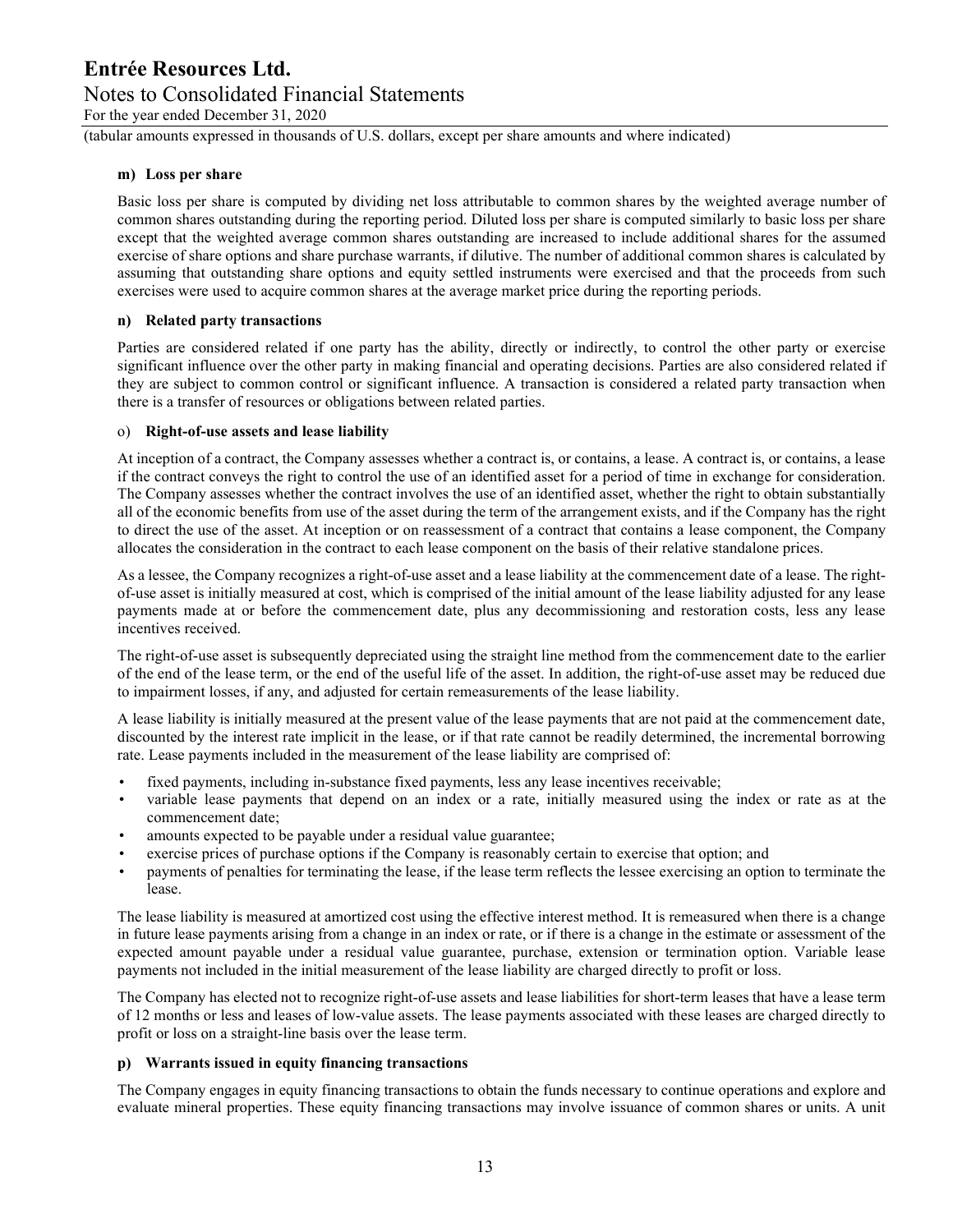(tabular amounts expressed in thousands of U.S. dollars, except per share amounts and where indicated)

comprises a certain number of common shares and a certain number of share purchase warrants. Depending on the terms and conditions of each equity financing agreement, the warrants are exercisable into additional common shares prior to expiry at a price stipulated by the agreement. Warrants that are part of units are valued based on the relative fair value method and included in share capital with the common shares that were concurrently issued. Warrants that are issued as payment for an agency fee or other transactions costs are accounted for as share‐based payments.

#### q) Standards issued or amended but not yet effective

The Company has not applied the following revised IFRS that has been issued but was not yet effective at December 31, 2020. This accounting standard is not currently expected to have a significant effect on the Company's accounting policies or financial statements.

• IAS 16, Property, Plant and Equipment - Proceeds before Intended Use (effective January 1, 2022). The amendment prohibits deducting from the cost of property, plant and equipment amounts received from selling items produced while preparing the asset for its intended use. Instead, a company will recognize such sale proceeds and related cost in profit or loss.

### 5 Investments

In June 2018, the Company acquired 478,951 common shares of Anglo Pacific Group PLC ("Anglo Pacific"), a public company listed on the London Stock Exchange and the TSX, through the sale of the Cañariaco Project Royalty.

In 2019, the Company disposed of all its investments in Anglo Pacific common shares for net proceeds of \$1.0 million and realized a \$0.1 million gain.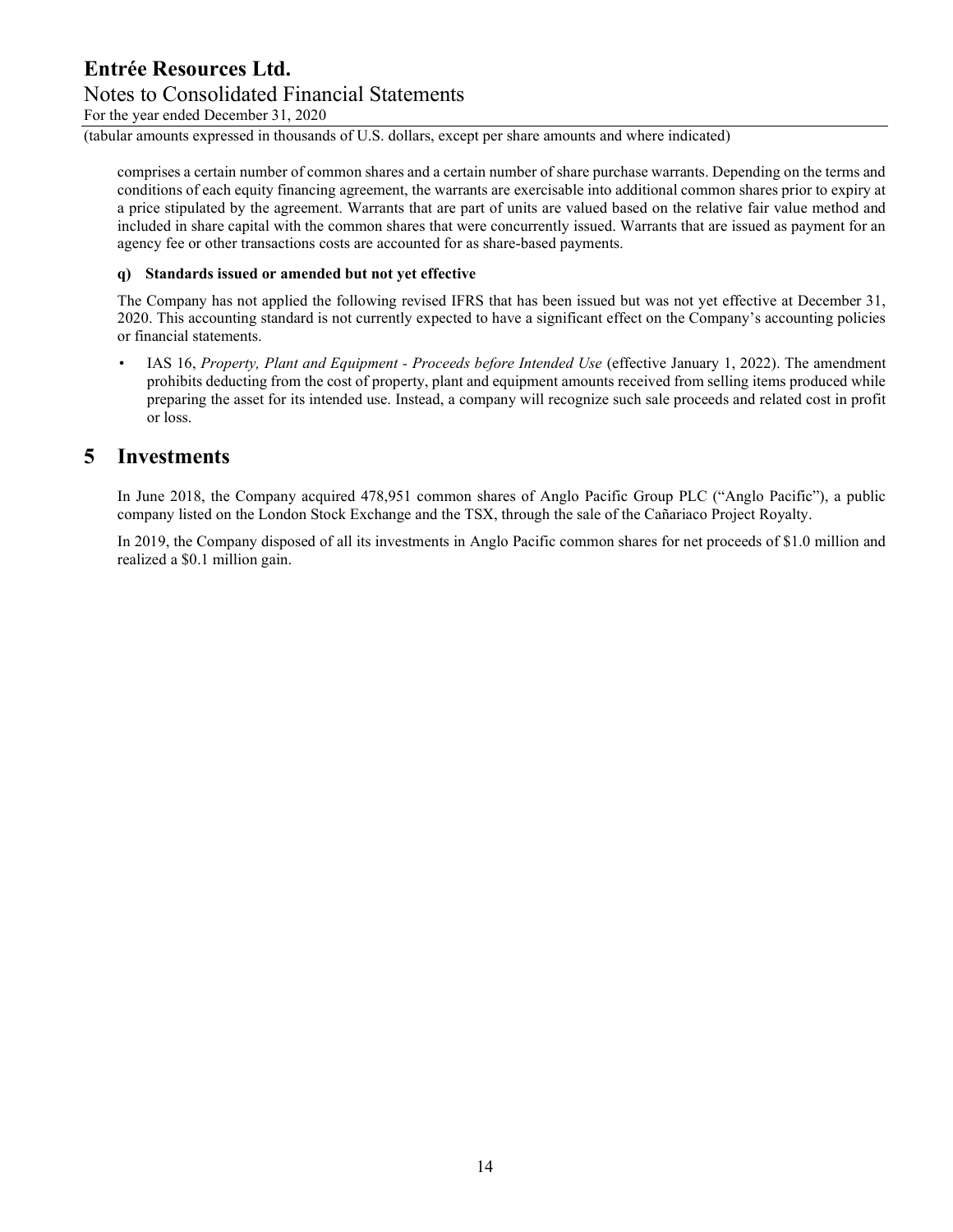Notes to Consolidated Financial Statements

For the year ended December 31, 2020

(tabular amounts expressed in thousands of U.S. dollars, except per share amounts and where indicated)

# 6 Property and equipment

|                                     | <b>Office</b><br>equipment |             | Computer<br>equipment   |             | <b>Field</b><br>equipment |              | <b>Buildings</b> |             | <b>Right-of-use</b><br>assets |             | <b>Total</b> |
|-------------------------------------|----------------------------|-------------|-------------------------|-------------|---------------------------|--------------|------------------|-------------|-------------------------------|-------------|--------------|
| Cost                                |                            |             |                         |             |                           |              |                  |             |                               |             |              |
| Balance, January 1, 2018            | \$<br>55                   | \$          | 149                     | \$          | 39                        | \$           | 45               | $\mathbf S$ | L,                            | \$          | 288          |
| Additions                           |                            |             | 6                       |             |                           |              |                  |             |                               |             | 6            |
| Foreign exchange                    | (5)                        |             | (12)                    |             | (4)                       |              | (4)              |             |                               |             | (25)         |
| Balance, December 31, 2018          | 50                         |             | 143                     |             | 35                        |              | 41               |             |                               |             | 269          |
| <b>Additions</b>                    |                            |             |                         |             |                           |              |                  |             | 337                           |             | 337          |
| Disposals                           |                            |             | (33)                    |             | (37)                      |              |                  |             |                               |             | (70)         |
| Foreign exchange                    | 3                          |             | 4                       |             | $\overline{2}$            |              | 3                |             | 4                             |             | 16           |
| Balance at December 31, 2019        | 53                         |             | 114                     |             |                           |              | 44               |             | 341                           |             | 552          |
| Foreign exchange                    | $\mathbf{1}$               |             | $\overline{\mathbf{4}}$ |             | $\overline{\phantom{a}}$  |              | $\mathbf{1}$     |             | $\overline{\mathbf{4}}$       |             | 10           |
| <b>Balance at December 31, 2020</b> | \$<br>54                   | \$          | 118                     | \$          | $\overline{\phantom{a}}$  | $\mathbb{S}$ | 45               | \$          | 345                           | <b>S</b>    | 562          |
| <b>Accumulated depreciation</b>     |                            |             |                         |             |                           |              |                  |             |                               |             |              |
| Balance, January 1, 2018            | \$<br>(8)                  | \$          | (130)                   | \$          | (33)                      | \$           | (5)              | \$          | L,                            | \$          | (176)        |
| Depreciation                        | (8)                        |             | (5)                     |             | (2)                       |              | (7)              |             |                               |             | (22)         |
| Foreign exchange                    | 1                          |             | 10                      |             | $\overline{\mathcal{A}}$  |              | 1                |             |                               |             | 16           |
| Balance, December 31, 2018          | (15)                       |             | (125)                   |             | (31)                      |              | (11)             |             |                               |             | (182)        |
| Depreciation                        | (7)                        |             | (2)                     |             |                           |              | (6)              |             | (90)                          |             | (105)        |
| Disposals                           | $\overline{\phantom{0}}$   |             | 32                      |             | 33                        |              |                  |             |                               |             | 65           |
| Foreign exchange                    | (1)                        |             | (8)                     |             | (2)                       |              | (1)              |             | (2)                           |             | (14)         |
| Balance at December 31, 2019        | (23)                       |             | (103)                   |             |                           |              | (18)             |             | (92)                          |             | (236)        |
| Depreciation                        | (6)                        |             | (4)                     |             |                           |              | (5)              |             | (83)                          |             | (98)         |
| Foreign exchange                    |                            |             | (3)                     |             | $\overline{\phantom{a}}$  |              |                  |             | (5)                           |             | (9)          |
| <b>Balance at December 31, 2020</b> | \$<br>(29)                 | $\mathbf S$ | (110)                   | $\mathbb S$ | $\overline{\phantom{a}}$  | $\mathbb{S}$ | (23)             | \$          | (180)                         | $\mathbf S$ | (342)        |
| Net book value                      |                            |             |                         |             |                           |              |                  |             |                               |             |              |
| January 1, 2019                     | \$<br>35                   | \$          | 18                      | \$          | 4                         | \$           | 30               | \$          | L,                            | \$          | 87           |
| December 31, 2019                   | \$<br>40                   | \$          | 11                      | \$          | $\blacksquare$            | \$           | 26               | \$          | 249                           | \$          | 316          |
| December 31, 2020                   | \$<br>25                   | \$          | 8                       | \$          |                           | \$           | 22               | \$          | 165                           | \$          | 220          |

# 7 Oyu Tolgoi assets

### Entrée/Oyu Tolgoi JV Property

The Company has a carried 20% participating joint venture interest in two of the Oyu Tolgoi project deposits, and a carried 20% or 30% participating joint venture interest (depending on the depth of mineralization) in the surrounding land package located in the South Gobi region of Mongolia (the "Entrée/Oyu Tolgoi JV Property"). The Entrée/Oyu Tolgoi JV Property is comprised of the eastern portion of the Shivee Tolgoi mining licence, which hosts the Hugo North Extension copper-gold deposit, and all of the Javhlant mining licence, which hosts the majority of the Heruga copper-gold-molybdenum deposit. The Shivee Tolgoi and Javhlant mining licences were granted by the Mineral Resources Authority of Mongolia in October 2009. Title to the two licences is held by the Company.

In October 2004, the Company entered into an arm's-length Equity Participation and Earn-In Agreement (the "Earn-In Agreement") with Turquoise Hill Resources Ltd. ("Turquoise Hill"). Under the Earn-In Agreement, Turquoise Hill agreed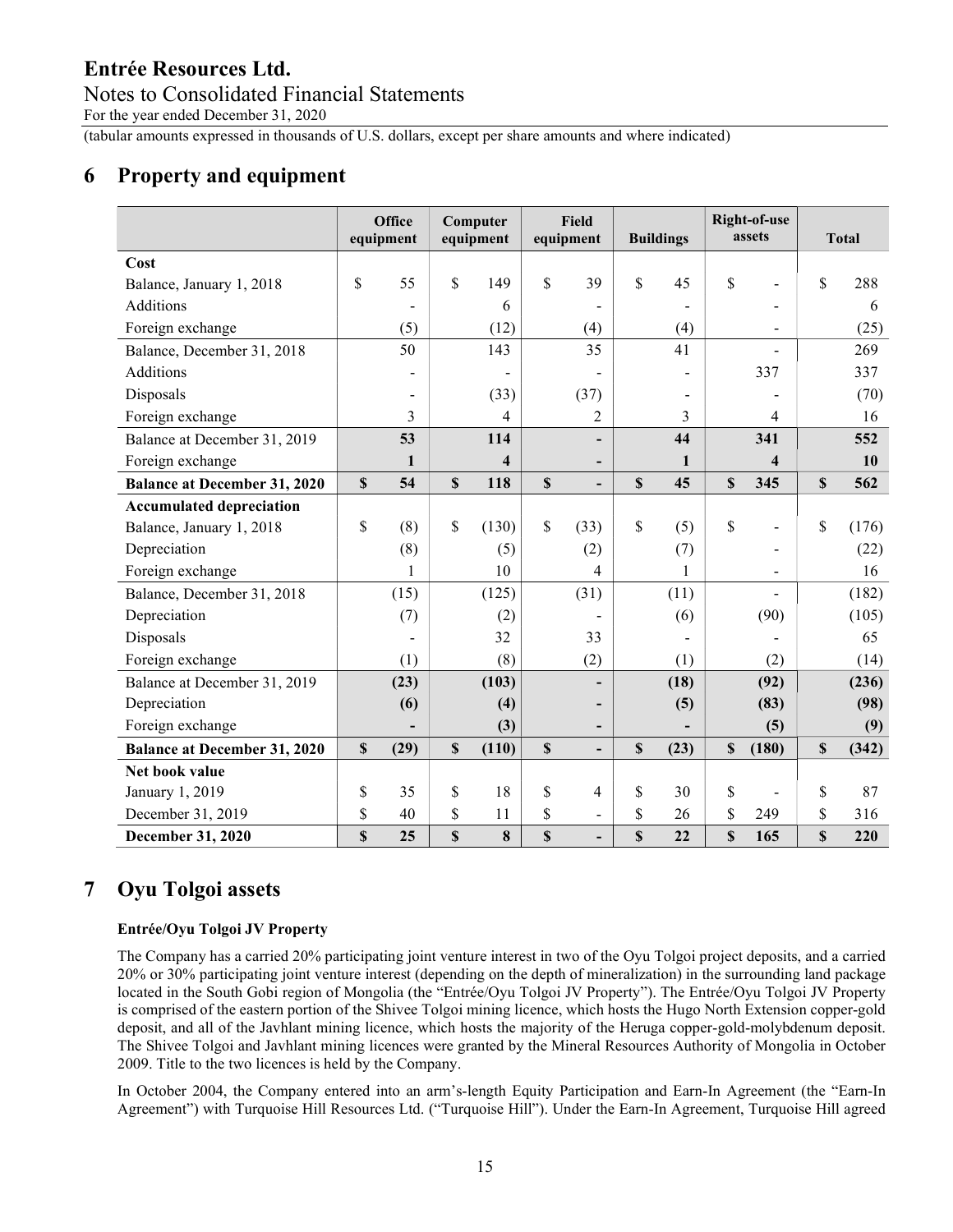(tabular amounts expressed in thousands of U.S. dollars, except per share amounts and where indicated)

to purchase equity securities of the Company and was granted the right to earn an interest in what is now the Entrée/Oyu Tolgoi JV Property. Most of Turquoise Hill's rights and obligations under the Earn-In Agreement were subsequently assigned by Turquoise Hill to what was then its wholly-owned subsidiary, Oyu Tolgoi LLC ("OTLLC"). The Government of Mongolia subsequently acquired a 34% interest in OTLLC from Turquoise Hill.

On June 30, 2008, OTLLC gave notice that it had completed its earn-in obligations by expending a total of \$35 million on exploration of the Entrée/Oyu Tolgoi JV Property. OTLLC earned an 80% interest in all minerals extracted below a subsurface depth of 560 metres from the Entrée/Oyu Tolgoi JV Property and a 70% interest in all minerals extracted from surface to a depth of 560 metres from the Entrée/Oyu Tolgoi JV Property. In accordance with the Earn-In Agreement, the Company and OTLLC formed a joint venture (the "Entrée/Oyu Tolgoi JV") on terms annexed to the Earn-In Agreement (the "JVA").

The portion of the Shivee Tolgoi mining licence outside of the Entrée/Oyu Tolgoi JV Property, Shivee West, is 100% owned by the Company, but is subject to a right of first refusal by OTLLC. In October 2015, the Company entered into a License Fees Agreement with OTLLC, pursuant to which the parties agreed to negotiate in good faith to amend the JVA to include Shivee West in the definition of Entrée/Oyu Tolgoi JV Property. The parties also agreed that the annual licence fees for Shivee West would be for the account of each joint venture participant in proportion to their respective interests, with OTLLC contributing the Company's 20% share charging interest at prime plus 2% (Note 9).

The conversion of the original Shivee Tolgoi and Javhlant exploration licences into mining licences was a condition precedent to the Investment Agreement (the "Oyu Tolgoi Investment Agreement") between Turquoise Hill, OTLLC, the Government of Mongolia and Rio Tinto International Holdings Limited. The licences are part of the contract area covered by the Oyu Tolgoi Investment Agreement, although the Company is not a party to the Oyu Tolgoi Investment Agreement. The Shivee Tolgoi and Javhlant mining licences were each issued for a 30 year term and have rights of renewal for two further 20 year terms.

As of December 31, 2020, the Entrée/Oyu Tolgoi JV had expended approximately \$34.2 million (December 31, 2019 - \$32.9 million; December 31, 2018 - \$31.2 million) to advance the Entrée/Oyu Tolgoi JV Property. Under the terms of the Entrée/Oyu Tolgoi JV, OTLLC contributed on behalf of the Company its required participation amount charging interest at prime plus 2% (Note 9).

#### Investment – Entrée/Oyu Tolgoi JV Property

For accounting purposes, the Company treats its interest in the Entrée/Oyu Tolgoi JV as a 20% equity investment. Historically, all Company expenditures related to its interest in the Entrée/Oyu Tolgoi JV have been expensed as incurred through the statement of comprehensive loss or recognized as part of the Company's share of the loss of the joint venture.

The Company's share of the loss of the joint venture was \$0.2 million for the year ended December 31, 2020 (December 31, 2019 - \$0.3 million; December 31, 2018 - \$0.2 million). The joint venture has nominal current assets and liabilities, approximately \$0.3 million of non-current assets and approximately \$34.2 million of non-current liabilities. The loss for the joint venture for the year ended December 31, 2020 was approximately \$1.2 million (2019 – approximately \$1.4 million; 2018 – approximately \$0.9 million).

The Entrée/Oyu Tolgoi JV investment carrying value at December 31, 2020 was \$0.2 million (December 31, 2019 - \$0.1 million) and was recorded in Oyu Tolgoi assets in the statement of financial position.

### 8 Leases

#### Lease liability

|                       | <b>December 31, 2020</b> | <b>December 31, 2019</b> |       |  |  |
|-----------------------|--------------------------|--------------------------|-------|--|--|
| Lease liability       | 208                      |                          | 304   |  |  |
| Less: current portion | (108)                    |                          | (103) |  |  |
| Long-term portion     | 100                      |                          | 201   |  |  |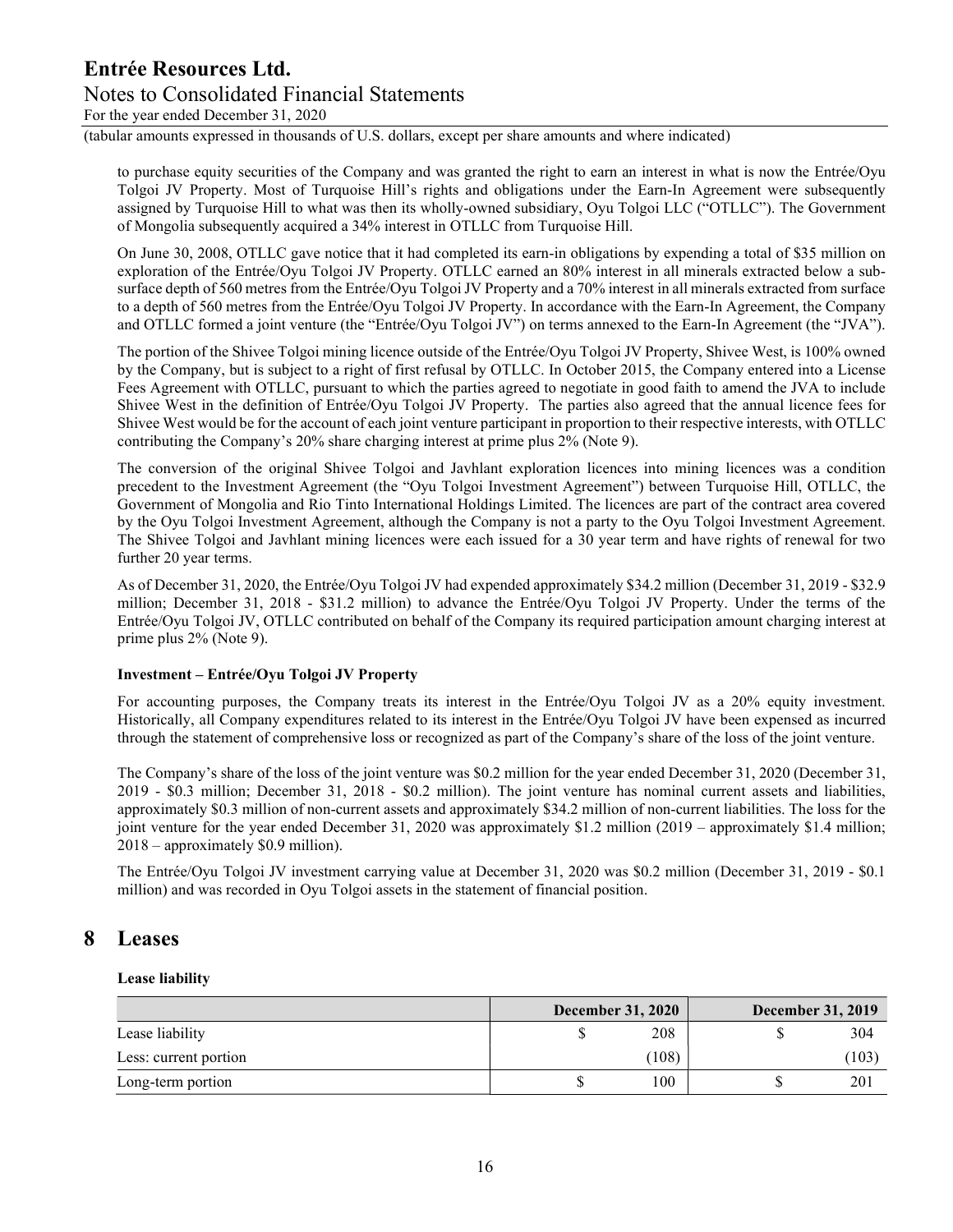### Entrée Resources Ltd. Notes to Consolidated Financial Statements

For the year ended December 31, 2020

(tabular amounts expressed in thousands of U.S. dollars, except per share amounts and where indicated)

#### Undiscounted lease payments

|                    | <b>December 31, 2020</b> | <b>December 31, 2019</b> |     |  |  |
|--------------------|--------------------------|--------------------------|-----|--|--|
| Less than one year | L 24                     |                          |     |  |  |
| One to five years  | Q <sub>7</sub>           |                          | 216 |  |  |
|                    | າາ                       |                          | 339 |  |  |

Interest expense on the lease liability amounted to \$0.0 million for the year ended December 31, 2020 (2019 - \$0.0 million, 2018 - \$0.0 million). During the year ended December 31, 2020, lease payments made amounted to \$0.2 million (2019 - \$0.1 million).

# 9 Loan payable to Oyu Tolgoi LLC

Under the terms of the Entrée/Oyu Tolgoi JV (Note 7), Entrée has elected to have OTLLC contribute funds to approved joint venture programs and budgets on the Company's behalf. Interest on each loan advance shall accrue at an annual rate equal to OTLLC's actual cost of capital or the prime rate of the Royal Bank of Canada, plus two percent (2%) per annum, whichever is less, as at the date of the advance. The loan is non-recourse and will be repayable by the Company monthly from ninety percent (90%) of the Company's share of available cash flow from the Entrée/Oyu Tolgoi JV. In the absence of available cash flow, the loan will not be repayable. The loan is not expected to be repaid within one year.

During the year ended December 31, 2020, the Company recorded interest expense of \$0.3 million in connection with the loan (2019 - \$0.3 million, 2018 - \$0.3 million).

### 10 Deferred revenue

In February 2013, the Company entered into an equity participation and funding agreement (the "2013 Agreement") with Sandstorm Gold Ltd. ("Sandstorm") whereby Sandstorm provided an upfront deposit (the "Deposit") of \$40.0 million. The Company will use future payments that it receives from its mineral property interests to purchase and deliver metal credits to Sandstorm, in amounts that are indexed to the Company's share of gold, silver and copper production from the current Entrée/Oyu Tolgoi JV Property. Upon the delivery of metal credits, Sandstorm will also make the cash payment outlined below. In addition, the 2013 Agreement provided for a partial refund of the Deposit and a pro rata reduction in the number of metal credits deliverable to Sandstorm in the event of a partial expropriation of Entrée's economic interest, contractually or otherwise, in the current Entrée/Oyu Tolgoi JV Property.

On February 23, 2016, the Company and Sandstorm entered into an Agreement to Amend, whereby the Company refunded 17% of the Deposit (\$6.8 million) (the "Refund") in cash and shares thereby reducing the Deposit to \$33.2 million for a 17% reduction in the metal credits that the Company is required to deliver to Sandstorm. At closing on March 1, 2016, the parties entered into an Amended and Restated Equity Participation and Funding Agreement (the "Amended Sandstorm Agreement"). Under the terms of the Amended Sandstorm Agreement, the Company will purchase and deliver gold, silver and copper credits equivalent to:

- 28.1% of Entrée's share of gold and silver, and 2.1% of Entrée's share of copper, produced from the Shivee Tolgoi mining licence (excluding Shivee West); and
- 21.3% of Entrée's share of gold and silver, and 2.1% of Entrée's share of copper, produced from the Javhlant mining licence.

Upon the delivery of metal credits, Sandstorm will make a cash payment to the Company equal to the lesser of the prevailing market price and \$220 per ounce of gold, \$5 per ounce of silver and \$0.50 per pound of copper (subject to inflation adjustments). After approximately 8.6 million ounces of gold, 40.3 million ounces of silver and 9.1 billion pounds of copper have been produced from the entire current Entrée/Oyu Tolgoi JV Property the cash payment will be increased to the lesser of the prevailing market price and \$500 per ounce of gold, \$10 per ounce of silver and \$1.10 per pound of copper (subject to inflation adjustments). To the extent that the prevailing market price is greater than the amount of the cash payment, the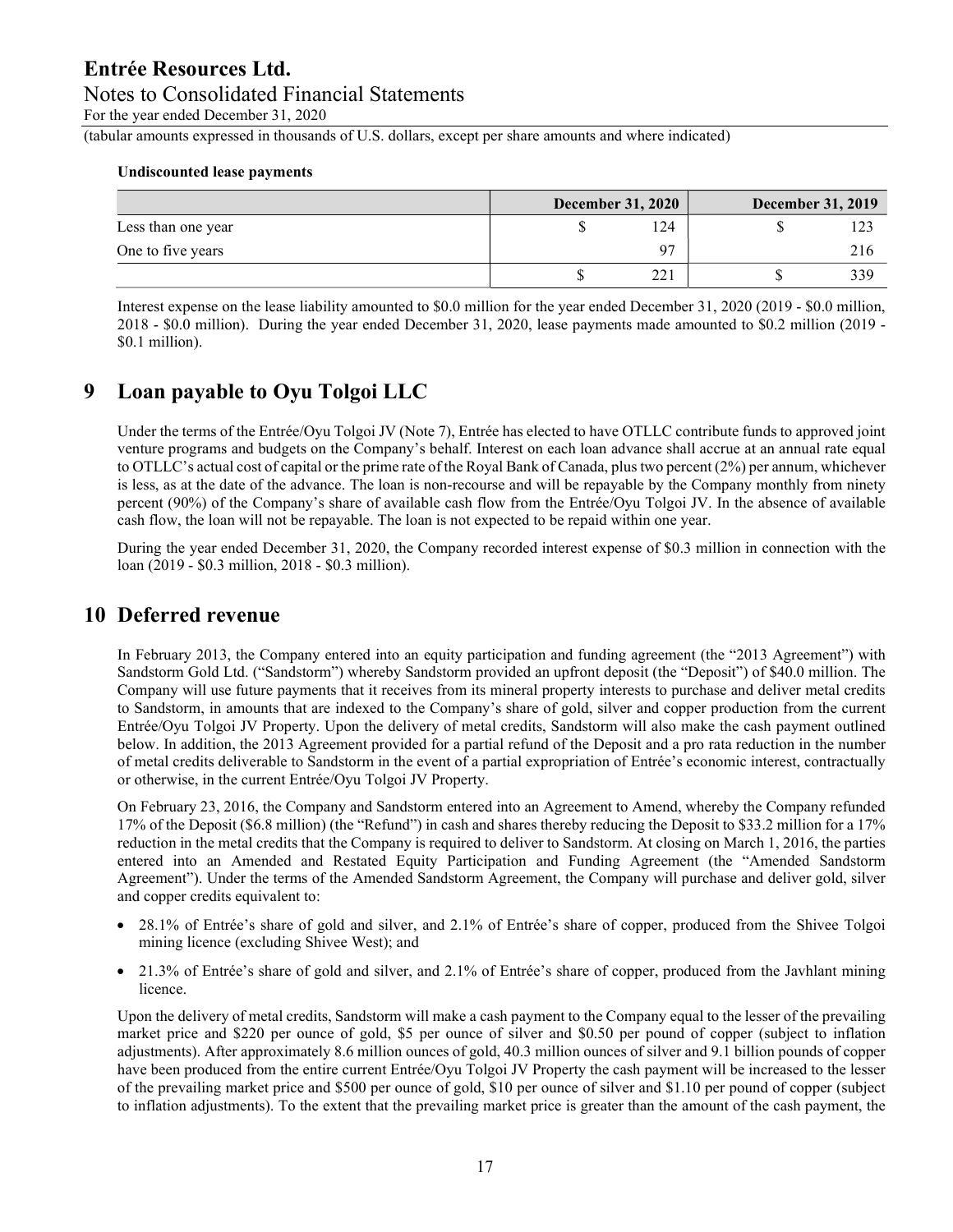(tabular amounts expressed in thousands of U.S. dollars, except per share amounts and where indicated)

difference between the two will be credited against the Deposit (the net amount of the Deposit being the "Unearned Balance").

This arrangement does not require the delivery of actual metal, and the Company may use revenue from any of its assets to purchase the requisite amount of metal credits.

Under the Amended Sandstorm Agreement, Sandstorm has a right of first refusal, subject to certain exceptions, on future production-based funding agreements. The Amended Sandstorm Agreement also contains other customary terms and conditions, including representations, warranties, covenants and events of default. The initial term of the Amended Sandstorm Agreement is 50 years, subject to successive 10-year extensions at the discretion of Sandstorm.

In addition, the Amended Sandstorm Agreement provides that the Company will not be required to make any further refund of the Deposit if Entrée's economic interest is reduced by up to and including 17%. If there is a reduction of greater than 17% up to and including 34%, the Amended Sandstorm Agreement provides the Company with the ability to refund a corresponding portion of the Deposit in cash or common shares of the Company or any combination of the two at the Company's election, in which case there would be a further corresponding reduction in deliverable metal credits. If the Company elects to refund Sandstorm with common shares of the Company, the value of each common share shall be equal to the volume weighted average price for the five  $(5)$  trading days immediately preceding the 90<sup>th</sup> day after the reduction in Entrée's economic interest. In no case will Sandstorm become a "control person" under the Amended Sandstorm Agreement. In the event an issuance of shares would cause Sandstorm to become a "control person", the maximum number of shares will be issued, and with respect to the value of the remaining shares, 50% will not be refunded (and there will not be a corresponding reduction in deliverable metal credits) and the remaining 50% will be refunded by the issuance of shares in tranches over time, such that the number of shares that Sandstorm holds does not reach or exceed 20%. All shares will be priced in the context of the market at the time they are issued.

In the event of a full expropriation, the remainder of the Unearned Balance after the foregoing refunds must be returned in cash.

For accounting purposes, the Deposit is accounted for as deferred revenue on the statement of financial position and the original Deposit was recorded at the historical amount of C\$40.0 million. As a result of the Amended Sandstorm Agreement, the deferred revenue amount was adjusted to reflect the \$6.8 million Refund which was recorded at the foreign exchange amount at the date of the Refund resulting in a net balance of C\$30.9 million. This amount is subject to foreign currency fluctuations upon conversion to U.S. dollars at each reporting period.

The \$6.8 million Refund was paid with \$5.5 million in cash and the issuance of \$1.3 million of common shares of the Company. On March 1, 2016, the Company issued 5,128,604 common shares to Sandstorm at a price of C\$0.3496 per common share pursuant to the Agreement to Amend.

The Deposit contains a significant financing component and, as such, the Company recognizes a financing charge at each reporting period and grosses up the deferred revenue balance to recognize the significant financing element that is part of this contract at a discount rate of 8%. For the year ended December 31, 2020, the deferred revenue balance totaled \$3.5 million (2019 - \$3.3 million, 2018 - \$3.0 million).

### 11 Share capital

#### a) Common shares

The Company's authorized share capital consists of unlimited common shares without par value. At December 31, 2020, the Company had  $186,530,002$  (December 31, 2019 – 175,470,074) shares issued and outstanding.

#### b) Net loss per common share

Net loss per common share is computed by dividing net loss attributable to common shares by the weighted average number of common shares outstanding during the reporting period. All share options and equity settled instruments outstanding at each period end have been excluded from the weighted average common share calculation as they are anti-dilutive.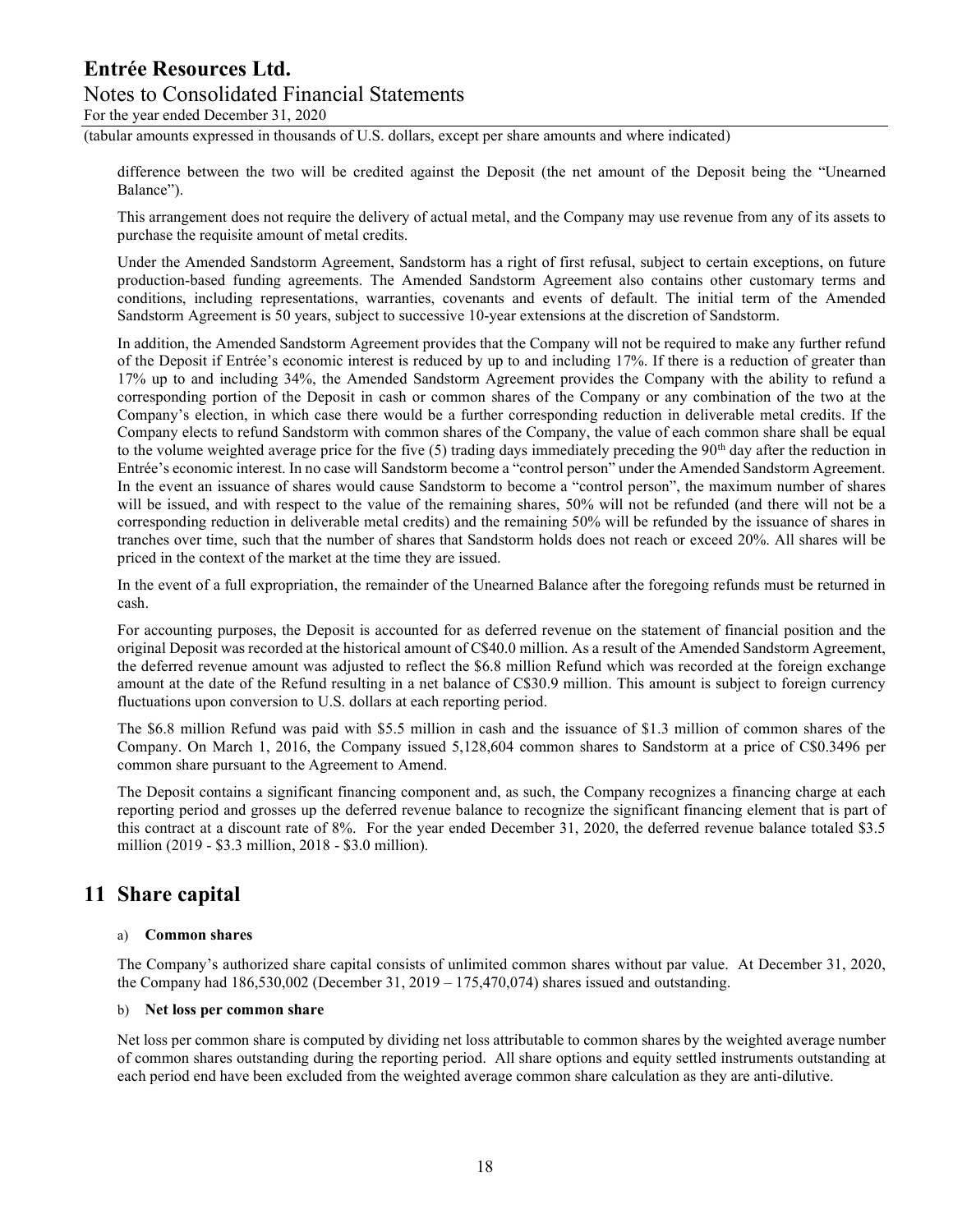(tabular amounts expressed in thousands of U.S. dollars, except per share amounts and where indicated)

#### c) Private placement

On September 14, 2020, the Company closed a non-brokered private placement issuing 10,278,000 units at a price of C\$0.43 per unit for aggregate gross proceeds of C\$4.4 million. Each unit consisted of one common share of the Company and onehalf of one transferable common share purchase warrant (a "Warrant""). Each whole Warrant will entitle the holder to acquire one additional common share of the Company at a price of C\$0.60 per share for a period of 3 years. The Company paid a finder's fee of C\$86,000, equal to 5% of aggregate gross subscription proceeds received by the Company from purchasers introduced to the Company by the finder. The Company recognized net proceeds of C\$4.3 million after deducting share issuance costs.

#### d) Share options

The Company provides share-based compensation to its directors, officers, employees, and consultants through grants of share options.

The Company has adopted a stock option plan (the "Plan") to grant options to directors, officers, employees and consultants to acquire up to 10% of the issued and outstanding shares of the Company. Options granted can have a term of up to ten years and an exercise price typically not less than the Company's closing share price on the TSX on the last trading day before the date of grant. Vesting is determined at the discretion of the Board of Directors.

Under the Plan, an option holder may elect to transform an option, in whole or in part and, in lieu of receiving shares to which the terminated option relates (the "Designated Shares"), receive the number of shares, disregarding fractions, which, when multiplied by the weighted average trading price of the shares on the TSX during the five trading days immediately preceding the day of termination (the "Fair Value" per share) of the Designated Shares, has a total dollar value equal to the number of Designated Shares multiplied by the difference between the Fair Value and the exercise price per share of the Designated Shares.

The Company uses historical data to estimate option exercise, forfeiture and employee termination within the valuation model. The risk-free interest rate is based on a treasury instrument whose term is consistent with the expected term of the share options. Since the Company has not paid and does not anticipate paying dividends on its common shares, the expected dividend yield is assumed to be zero. Companies are required to utilize an estimated forfeiture rate when calculating the expense for the reporting period. Based on the best estimate, management applied the estimated forfeiture rate of nil in determining the expense recorded in the accompanying Statements of Comprehensive Loss.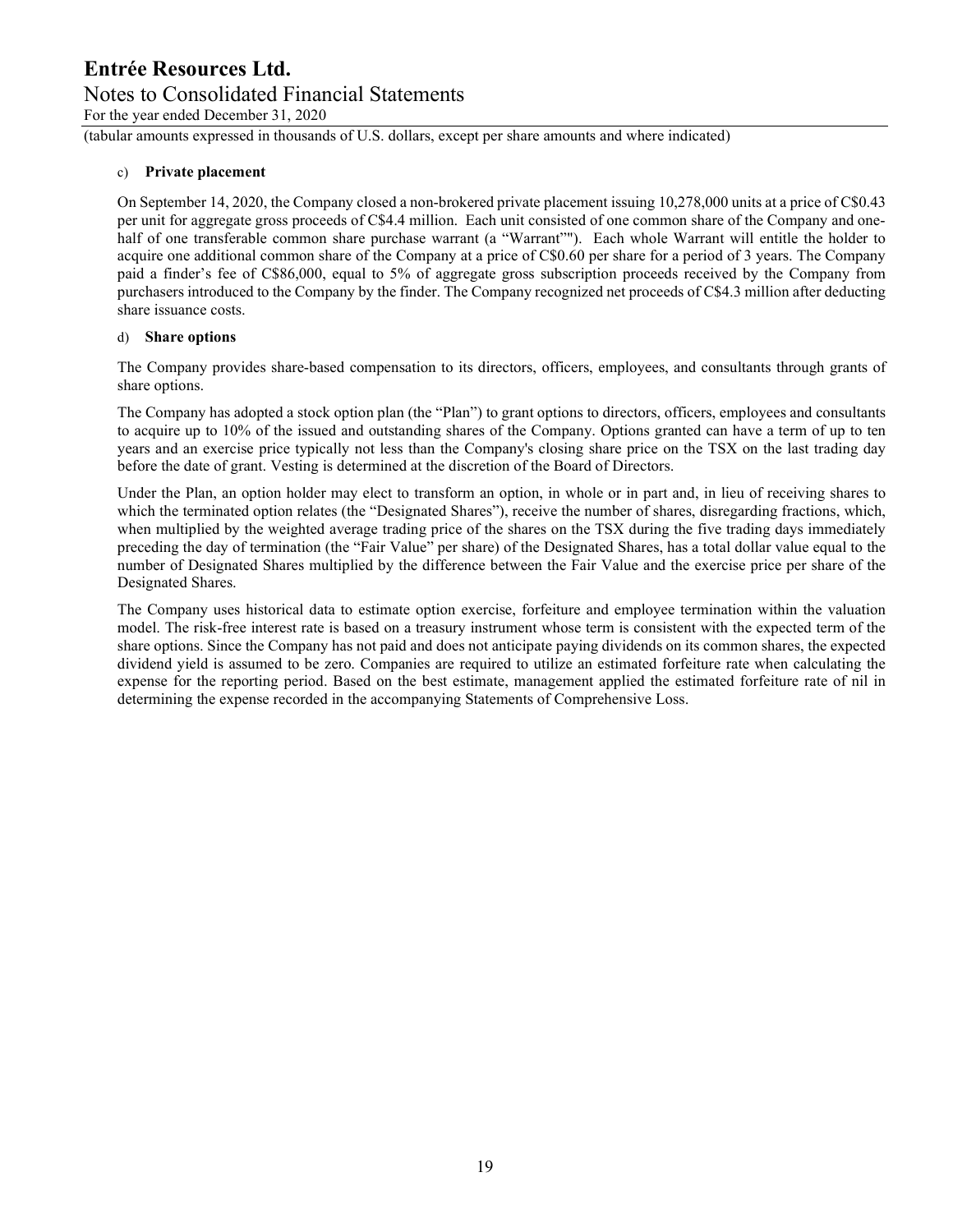# Notes to Consolidated Financial Statements

For the year ended December 31, 2020

(tabular amounts expressed in thousands of U.S. dollars, except per share amounts and where indicated)

|                                 | Number of share<br>options (000's) | Weighted average<br>exercise price<br>$\mathbf{C}\mathbf{S}$ |
|---------------------------------|------------------------------------|--------------------------------------------------------------|
| Outstanding – December 31, 2017 | 9,175                              | 0.38                                                         |
| Granted                         | 2,290                              | 0.55                                                         |
| Exercised                       | (1,233)                            | 0.40                                                         |
| Cancelled                       | (1,522)                            | 0.41                                                         |
| Outstanding – December 31, 2018 | 8,710                              | 0.42                                                         |
| Granted                         | 2,290                              | 0.37                                                         |
| Exercised                       | (663)                              | 0.20                                                         |
| Cancelled                       | (347)                              | 0.22                                                         |
| Forfeited/expired               | (45)                               | 0.54                                                         |
| Outstanding - December 31, 2019 | 9,945                              | 0.43                                                         |
| Granted                         | 1,905                              | 0.51                                                         |
| Exercised                       | (782)                              | 0.29                                                         |
| Cancelled                       | (358)                              | 0.29                                                         |
| Forfeited/expired               | (160)                              | 0.31                                                         |
| Outstanding – December 31, 2020 | 10,550                             | 0.46                                                         |

Share option transactions are summarized as follows:

At December 31, 2020, the following share options were outstanding and exercisable:

| Number of share options (000's) | <b>Exercise price per share option</b><br>$\mathbf{C}\mathbf{S}$ | <b>Expiry date</b> |
|---------------------------------|------------------------------------------------------------------|--------------------|
| 2,210                           | $0.33 - 0.36$                                                    | $Mar - Nov 2021$   |
| 1,880                           | $0.52 - 0.62$                                                    | $May - Oct 2022$   |
| 2,265                           | $0.55 - 0.63$                                                    | $Feb - Dec 2023$   |
| 2,290                           | 0.365                                                            | Dec 2024           |
| 1,905                           | 0.51                                                             | Dec 2025           |
| 10,550                          |                                                                  |                    |

|                                                                | <b>December 31, 2020</b> |
|----------------------------------------------------------------|--------------------------|
| Weighted average exercise price for exercisable options        | <b>CS0.46</b>            |
| Weighted average share price for options exercised             | <b>CS0.45</b>            |
| Weighted average years to expiry for exercisable share options | 2.87 years               |

For the year ended December 31, 2020, the total share-based compensation charges relating to 1,905,000 options granted to officers, employees, directors and consultants was \$0.4 million (2019 - \$0.3 million; 2018 - \$0.5 million).

The weighted average fair value at date of grant for the options granted during the year ended December 31, 2020 was C\$0.24 (2019 – C\$0.20; 2018 – C\$0.30). The following weighted average assumptions were used for the Black-Scholes valuation of share options granted: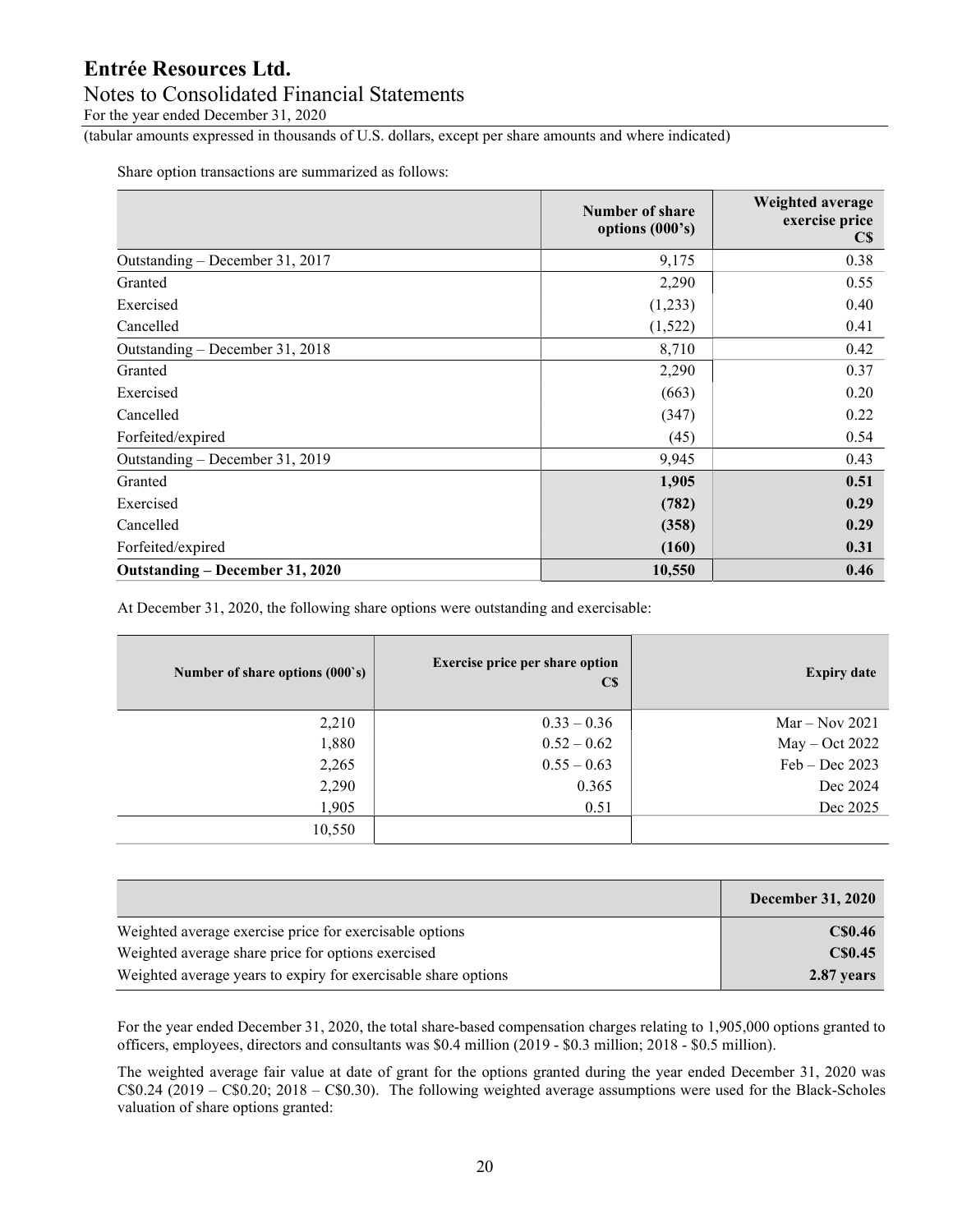### Notes to Consolidated Financial Statements

For the year ended December 31, 2020

(tabular amounts expressed in thousands of U.S. dollars, except per share amounts and where indicated)

|                                                             | 2020            | 2019         | 2018         |
|-------------------------------------------------------------|-----------------|--------------|--------------|
| Risk-free interest rate<br>Expected life of options (years) | $0.41\%$<br>4.9 | 1.62%<br>4.7 | 1.91%<br>4.7 |
| Expected volatility                                         | 56%             | 65%          | 64%          |
| Expected dividend                                           | $0.00\%$        | $0.00\%$     | $0.00\%$     |

### e) Share purchase warrants

As part of the Company's private placement on September 14, 2020, the Company issued 5,139,000 Warrants. Each Warrant entitles the holder to acquire one common share of the Company at a price of C\$0.60 per share for a period of 3 years.

The fair value per Warrant issued during fiscal 2020 was determined to be C\$0.12 using the following weighted average assumptions using the Black-Scholes option pricing model:

| Share price             | <b>C\$0.43</b> |
|-------------------------|----------------|
| Risk-free interest rate | $0.24\%$       |
| Expected dividend       | $0.00\%$       |
| Expected life           | 3 years        |
| Expected volatility     | 56%            |

At December 31, 2020, the following Warrants were outstanding:

| Number of share purchase warrants<br>(000's) | Exercise price per share purchase<br>warrant<br>$\mathbf{C}\mathbf{S}$ | <b>Expiry date</b> |
|----------------------------------------------|------------------------------------------------------------------------|--------------------|
| 8,655                                        | 0.55                                                                   | January 10, 2022   |
| 610                                          | 0.55                                                                   | January 12, 2022   |
| 5,139                                        | 0.60                                                                   | September 13, 2023 |
| 14,404                                       |                                                                        |                    |

There has been no exercise or cancellation of Warrants as at December 31, 2018, 2019, or 2020.

### f) Deferred share units

DSUs are granted to the Company's directors and executives as a part of compensation under the terms of the Company's deferred share unit plan (the "DSU Plan"). DSUs vest when certain conditions as stated in the DSU Plan are met, except in the event of an earlier change of control, in which case, the DSUs will vest fully upon such change of control.

During the year ended December 31, 2020, the Company granted 450,000 DSUs to the Company's directors and executives. The Company recorded share-based compensation of \$0.2 million (2019 - \$nil, 2018 - \$nil) related to the DSUs in the year ended December 31, 2020. Each vested DSU entitles the holder to receive one common share of the Company or a cash payment equivalent to the closing price of one common share of the Company on the TSX on the last trading day preceding the DSU's redemption date. The DSUs granted in 2020 will vest in full upon the date of the TSX's acceptance of the DSU Plan or the shareholder approval date, whichever is the last to occur. The DSUs may not vest or be redeemed prior to the Company obtaining shareholder approval of the DSU Plan. If shareholder approval of the DSU Plan is not obtained at the next annual general meeting, the DSUs will be null and void and will be deemed to have been rescinded. The DSUs are expected to fully vest in fiscal 2021. As at December 31, 2020, no DSUs have vested.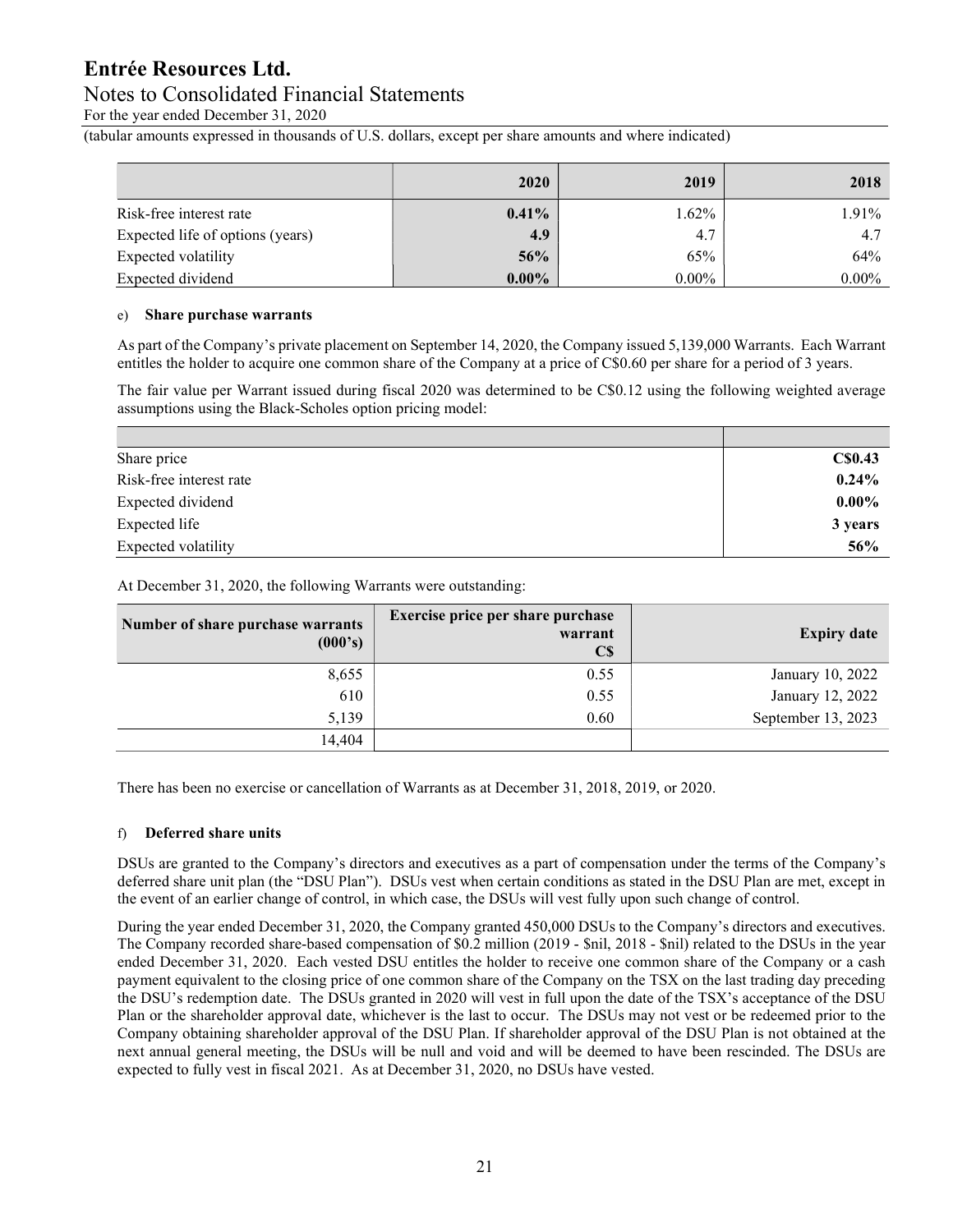(tabular amounts expressed in thousands of U.S. dollars, except per share amounts and where indicated)

The fair value per DSU granted during fiscal 2020 was determined to be C\$0.51 which is the share price of the Company on the grant date.

### 12 Segmented information

The Company operates in one business segment being the exploration and evaluation of mineral property interests. The Company's non-current assets geographically are as follows:

|                        |             | 2020           | 2019      |
|------------------------|-------------|----------------|-----------|
| Canada                 |             |                |           |
| Property and equipment | $\mathbb S$ | 208            | \$<br>299 |
| Deposit and other      |             | 10             | 10        |
|                        | <b>S</b>    | 218            | 309       |
| Other                  |             |                |           |
| Property and equipment | $\mathbb S$ | 12             | \$<br>17  |
| Other assets           |             | 177            | 114       |
| Deposit and other      |             | $\overline{2}$ |           |
|                        | S           | 191            | 133       |

Other assets in the 'Other' category are related to the Company's investment in the Entrée/Oyu Tolgoi JV Property in Mongolia (Note 7).

# 13 Exploration costs

|          |   | 2020 |   | 2019    |   | 2018 |
|----------|---|------|---|---------|---|------|
| Mongolia | Φ | 206  | Φ | 161     | Φ | 134  |
| Other    |   |      |   | າາ<br>┸ |   | 41   |
|          |   | 214  |   | 173     |   | 75   |

### 14 Income tax

|                                       |   | 2020    |   | 2019     |   | 2018    |
|---------------------------------------|---|---------|---|----------|---|---------|
| Loss for the year before income taxes | S | (6,000) | S | (5,524)  | S | (5,198) |
| Statutory rate                        |   | 27.00%  |   | 27.00%   |   | 27.00%  |
| Expected income tax recovery          |   | (1,620) |   | (1, 491) |   | (1,403) |
| Permanent differences and other       |   | 551     |   | (1,277)  |   | (8,163) |
| Difference in foreign tax rates       |   | 84      |   | 73       |   | 140     |
| Effect of change in future tax rates  |   |         |   |          |   | (805)   |
| Change in valuation allowance         |   | 985     |   | 2,695    |   | 10,231  |
| Total income tax recovery             |   |         |   |          |   |         |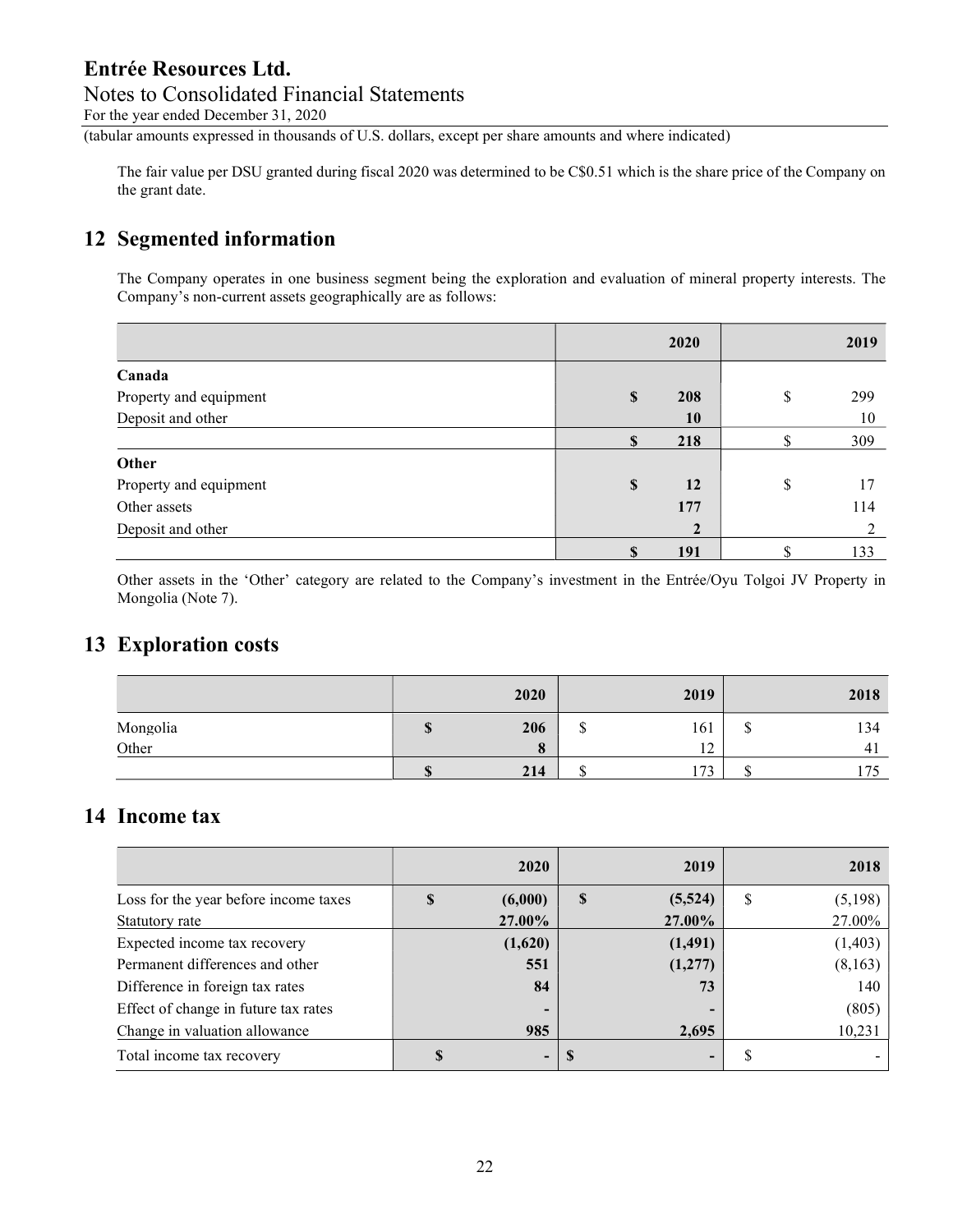### Notes to Consolidated Financial Statements

For the year ended December 31, 2020

(tabular amounts expressed in thousands of U.S. dollars, except per share amounts and where indicated)

|                             | 2020                     | 2019 | 2018 |
|-----------------------------|--------------------------|------|------|
| Current income tax recovery |                          |      |      |
| Deferred income tax expense |                          |      |      |
| Total income taxes          | $\overline{\phantom{0}}$ |      |      |

The Company's deferred income tax liability consisted of:

|                                     |              | 2020     | 2019         | 2018        |
|-------------------------------------|--------------|----------|--------------|-------------|
| Deferred income tax assets:         |              |          |              |             |
| Non-capital loss carryforward       | <b>S</b>     | 11,803   | \$<br>11,092 | \$<br>9,140 |
| Resource expenditures               |              | 2,683    | 2,647        | 2,507       |
| Equipment                           |              | 278      | 272          | 239         |
| Share issue and legal costs         |              | 26       | 15           | 22          |
| Other                               |              | 12,190   | 11,957       | 11,355      |
|                                     |              | 26,980   | 25,983       | 23,263      |
| Unrecognized tax assets             |              | (26,939) | (25, 954)    | (23, 263)   |
| Net deferred income tax assets      |              | 41       | 29           |             |
| Deferred income tax liabilities:    |              |          |              |             |
| Foreign exchange on loan            |              | (25)     | (29)         |             |
| Mineral property interests          |              | (16)     |              |             |
| Net deferred income tax liabilities | $\mathbf{s}$ | (41)     | \$<br>(29)   | \$          |
|                                     |              |          |              |             |
| Net deferred income tax             | S            |          | \$           | \$          |

The Company has available for deduction against future taxable income non-capital losses of approximately \$41.6 million (2019: \$38.2 million) in Canada, \$5.6 million (2019: \$5.7 million) in Mongolia and \$0.1 million (2019: \$0.0 million) in Australia. These losses, if not utilized, will expire through 2040. Subject to certain restrictions, the Company also has foreign resource expenditures available to reduce taxable income in future years. Deferred tax benefits which may arise as a result of these losses, resource expenditures, equipment, share issue and legal costs have not been recognized in these consolidated financial statements.

### 15 Financial instruments

### a) Fair value classification of financial instruments

The fair value hierarchy establishes three levels to classify the inputs to valuation techniques used to measure fair value. Level 1 inputs are quoted prices (unadjusted) in active markets for identical assets or liabilities. Level 2 inputs are other than quoted prices included in Level 1 that are observable for the asset or liability, either directly (prices) or indirectly (derived from prices). Level 3 inputs are for the assets or liabilities that are not based on observable market data (unobservable inputs).

The Company's financial instruments consist of cash and cash equivalents, receivables, deposits, accounts payable and accrued liabilities, loan payable and lease liabilities.

The carrying values of receivables and accounts payable and accrued liabilities approximate their fair value due to their short terms to maturity. Cash and cash equivalents are measured at fair value using Level 1 inputs.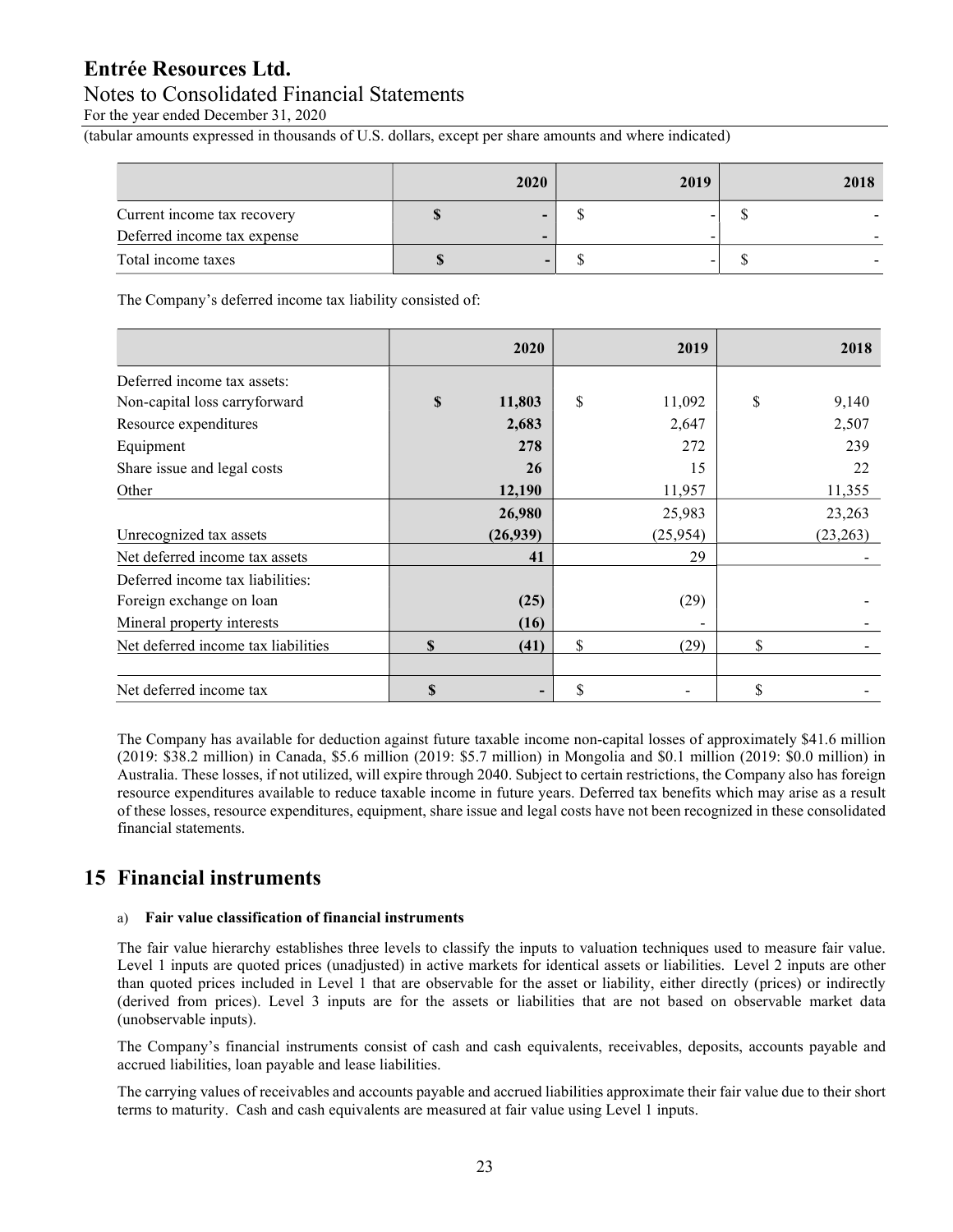# Entrée Resources Ltd. Notes to Consolidated Financial Statements

For the year ended December 31, 2020

(tabular amounts expressed in thousands of U.S. dollars, except per share amounts and where indicated)

The following table summarizes the classification and carrying values of the Company's financial instruments at December 31, 2020 and 2019:

| <b>December 31, 2020</b>  | <b>FVTPL</b> | <b>Amortized cost</b><br>(financial<br>assets) |                | <b>Amortized cost</b><br>(financial<br>liabilities) |                          |   | <b>Total</b> |
|---------------------------|--------------|------------------------------------------------|----------------|-----------------------------------------------------|--------------------------|---|--------------|
| <b>Financial assets</b>   |              |                                                |                |                                                     |                          |   |              |
| Cash and cash equivalents | \$<br>7,260  | \$                                             | $\overline{ }$ | S                                                   |                          | S | 7,260        |
| Receivables               |              |                                                | 28             |                                                     |                          |   | 28           |
| Deposits                  |              |                                                | 12             |                                                     |                          |   | 12           |
| Total financial assets    | 7,260        |                                                | 40             |                                                     | $\overline{\phantom{0}}$ |   | 7,300        |

### Financial liabilities

| Accounts payable and accrued<br>liabilities | $\overline{\phantom{a}}$ | $\overline{\phantom{a}}$ | 124   | 124   |
|---------------------------------------------|--------------------------|--------------------------|-------|-------|
| Lease liabilities                           | $\overline{\phantom{a}}$ | -                        | 208   | 208   |
| Loan payable                                | $\overline{\phantom{a}}$ | $\overline{\phantom{a}}$ | 9.615 | 9,615 |
| Total financial liabilities                 | $\overline{\phantom{a}}$ | $\overline{\phantom{a}}$ | 9.947 | 9.947 |

| <b>December 31, 2019</b>  |   | <b>FVTPL</b>             | <b>Amortized cost</b><br>(financial<br>assets) | <b>Amortized cost</b> | (financial)<br>liabilities) |   | <b>Total</b> |
|---------------------------|---|--------------------------|------------------------------------------------|-----------------------|-----------------------------|---|--------------|
| <b>Financial assets</b>   |   |                          |                                                |                       |                             |   |              |
| Cash and cash equivalents | S | 5,380                    | \$<br>$\overline{\phantom{a}}$                 |                       | $\overline{\phantom{0}}$    | S | 5,380        |
| Receivables               |   |                          | 26                                             |                       |                             |   | 26           |
| Deposits                  |   | $\overline{\phantom{a}}$ | 12                                             |                       | -                           |   | 12           |
| Total financial assets    |   | 5,380                    | 38                                             |                       |                             |   | 5,418        |

### Financial liabilities

| Accounts payable and accrued<br>liabilities | $\overline{\phantom{0}}$ | $\overline{\phantom{0}}$ | 72    | ے ا               |
|---------------------------------------------|--------------------------|--------------------------|-------|-------------------|
| Lease liabilities                           | $\overline{\phantom{0}}$ | $\overline{\phantom{0}}$ | 304   | 304               |
| Loan payable                                | $\overline{\phantom{0}}$ | $\overline{\phantom{0}}$ | 9,035 | 9,035             |
| Total financial liabilities                 | -                        | -                        | 9.411 | 9.41 <sub>1</sub> |

#### b) Financial risk management

#### i) Credit risk

The Company's credit risk is primarily attributable to cash and cash equivalents and receivables.

The Company limits its credit exposure on cash and cash equivalents held in bank accounts by holding its key transactional bank accounts and investments with large, highly rated financial institutions.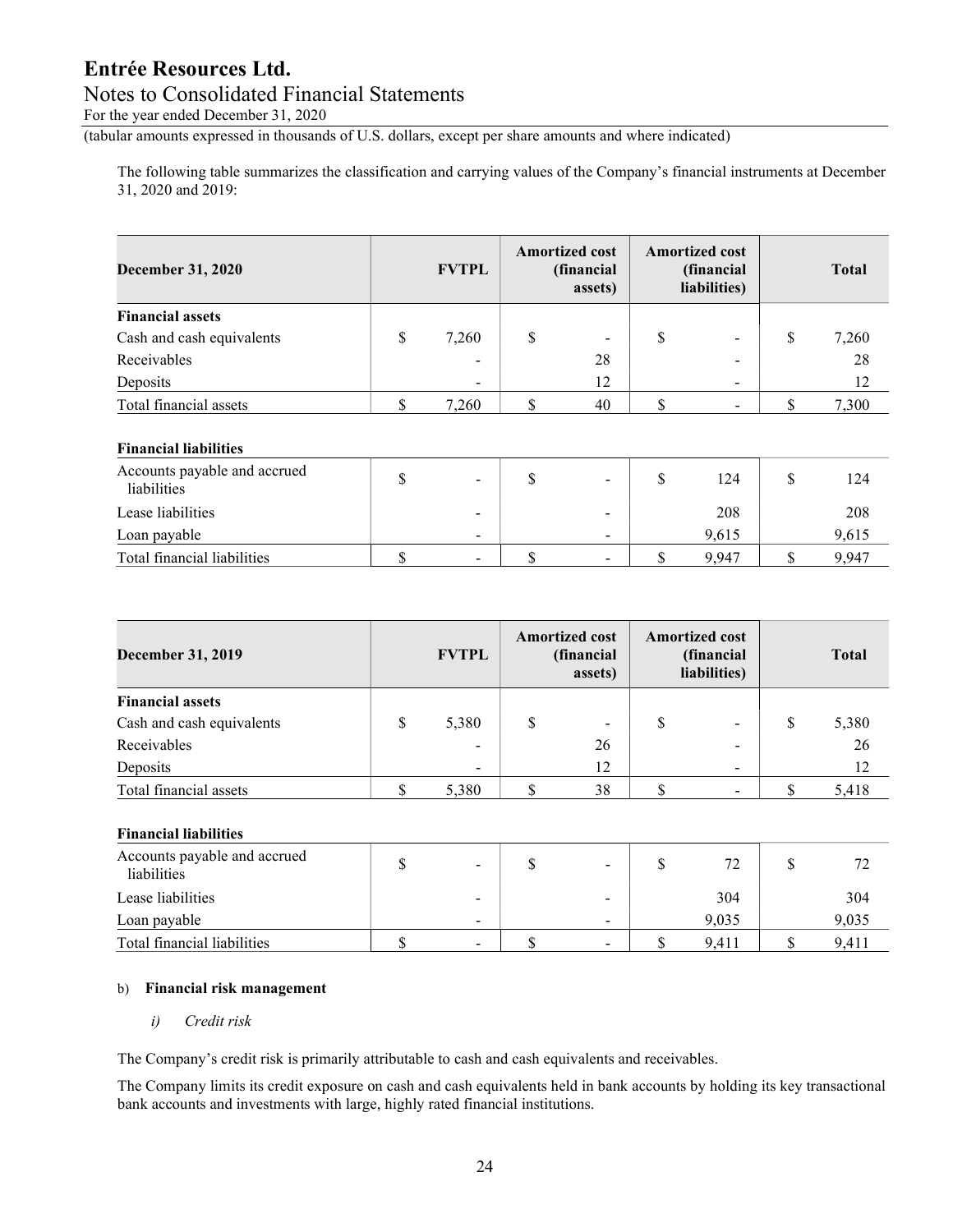(tabular amounts expressed in thousands of U.S. dollars, except per share amounts and where indicated)

The Company's receivables balance was not significant and, therefore, was not exposed to significant credit risk.

The carrying amount of financial assets recorded in the consolidated financial statements, net of any allowances for losses, represents the Company's maximum exposure to credit risk.

ii) Liquidity risk

The Company manages liquidity risk by trying to maintain enough cash balances to ensure that it is able to meet its short term and long-term obligations as and when they fall due. Company-wide cash projections are managed centrally and regularly updated to reflect the dynamic nature of the business and fluctuations caused by commodity price and exchange rate movements.

The Company's operating results may vary due to fluctuation in commodity price, inflation, foreign exchange rates and certain share prices.

iii) Interest rate risk

The Company's interest rate risk arises primarily from the interest received on cash and cash equivalents and on loan payable which is at variable rates (Note 9). As at December 31, 2020, with other variables unchanged, a 1% increase in the interest rate applicable to loan payable would result in an insignificant change in net loss. Deposits are invested on a short-term basis to enable adequate liquidity for payment of operational and exploration expenditures. The Company does not believe that it is exposed to material interest rate risk on its cash and cash equivalents.

As at December 31, 2020, the Company has not entered into any contracts to manage interest rate risk.

iv) Foreign exchange risk

The functional currency of the parent company is C\$. The functional currency of the significant subsidiaries and the reporting currency of the Company is the United States dollar.

As at December 31, 2020, the Company has not entered into contracts to manage foreign exchange risk.

The Company is exposed to foreign exchange risk through the following assets and liabilities:

|                                          | <b>December 31, 2020</b> | <b>December 31, 2019</b> |
|------------------------------------------|--------------------------|--------------------------|
| Cash and cash equivalents                | 7.260                    | 5,380                    |
| Accounts payable and accrued liabilities | (124)                    |                          |
|                                          | 7,136                    | 5,308                    |

As at December 31, 2020, with other variables unchanged, a 10% increase or decrease in the value of the USD against the currencies to which the Company is normally exposed (C\$) would result in an increase or decrease of approximately \$0.5 million to net loss for the year ended December 31, 2020..

### 16 Capital management

The Company considers items included in shareholders' deficiency as capital. The Company's objective when managing capital is to safeguard the Company's ability to continue as a going concern so that it can continue to provide returns for shareholders and benefits for other stakeholders.

The Company manages its capital structure and makes adjustments in light of changes in economic conditions and the risk characteristics of the underlying assets. In order to facilitate the management of its capital requirements, the Company prepares annual expenditure budgets which are revised periodically based on the results of its exploration programs, availability of financing, and industry conditions. There are no external restrictions on management of capital.